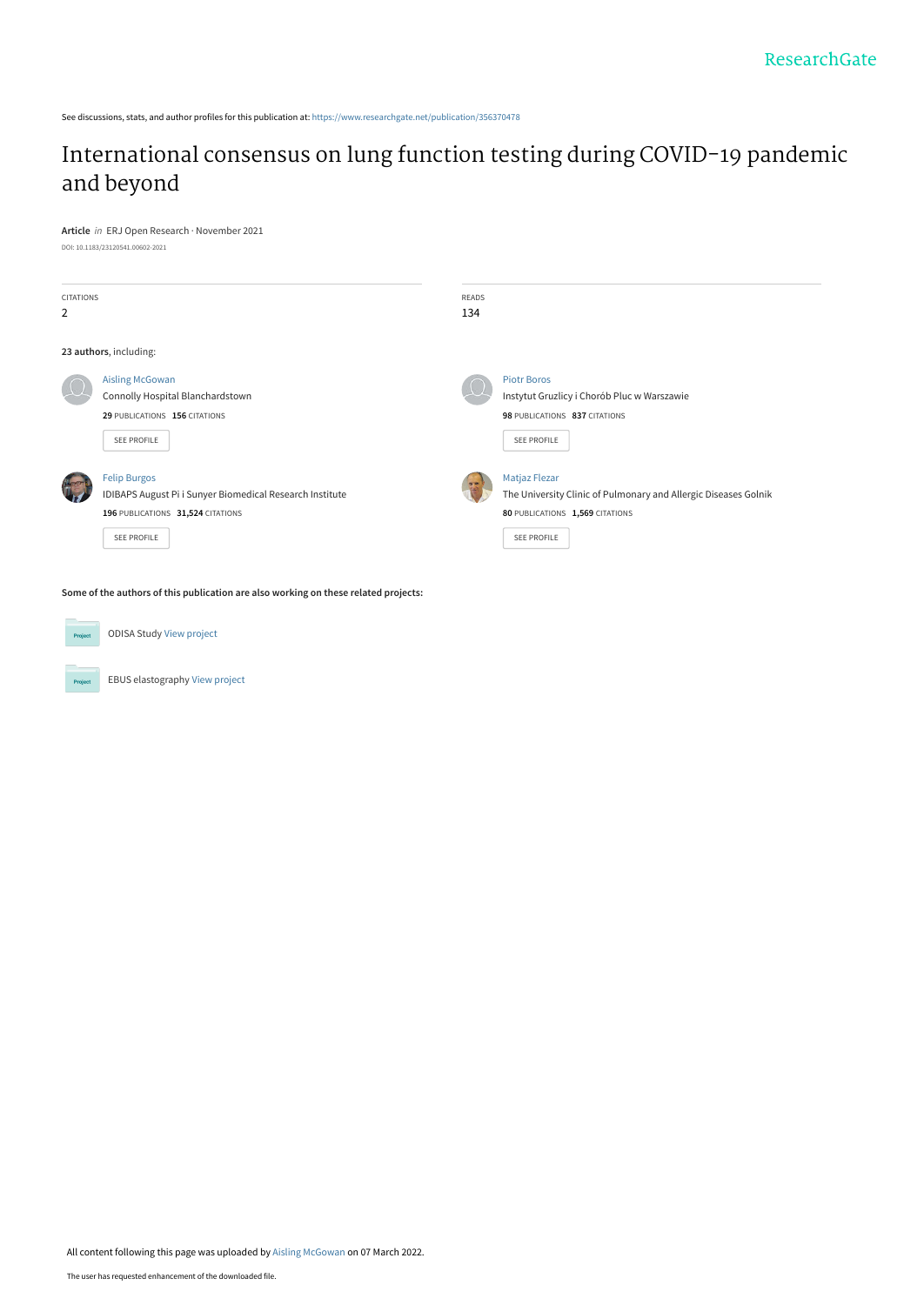

# International consensus on lung function testing during the COVID-19 pandemic and beyond

Aisling McGowan $^{1,2}$ , Pierantonio Laveneziana $^{3,4}$ , Sam Bayat  $\pmb{\mathbb{G}}^{5,6}$ , Nicole Beydon  $\pmb{\mathbb{G}}^{7}$ , P.W. Boros  $\pmb{\mathbb{G}}^{8},$ Felip Burgos<sup>9</sup>, Matjaž Fležar<sup>10,11</sup>, Monika Franczuk<sup>8</sup>, Maria-Alejandra Galarza<sup>3,4</sup>, Adrian H. Kendrick<sup>12,13,14</sup>, Enrico Lombardi<sup>15</sup>, Jellien Makonga-Braaksma<sup>16</sup>, Meredith C. McCormack<sup>17</sup>, Laurent Plantier  $\mathbf{O}^{18,19}$ , Sanja Stanojevic<sup>[2](https://orcid.org/0000-0003-1794-7682)0</sup>, Irene Steenbruggen  $\mathbf{O}^{21}$ , Bruce Thompson<sup>22</sup>, Allan L. Coates<sup>23</sup>, Jack Wanger<sup>24</sup>, Donald W. Cockcroft<sup>25</sup>, Bruce Culver<sup>26</sup>, Karl Sylvester<sup>27,28</sup> and Frans De Jongh<sup>29</sup>

<sup>1</sup>Dept of Respiratory and Sleep Diagnostics, Connolly Hospital, Dublin, Ireland. <sup>2</sup>School of Physics, Clinical and Optometric Sciences,<br>Technological University Dublin, Dublin, Ireland. <sup>3</sup>Sorbonne Université, INS Expérimentale et Clinique, Paris, France. <sup>4</sup>AP-HP, Groupe Hospitalier Universitaire APHP-Sorbonne Université, Service des Explorations Fonctionnelles de la Respiration, de l'Exercice et de la Dyspnée (Département R3S), Paris, France. <sup>5</sup>Centre Hospitalier Universitaire de Grenoble Alpes, Unité d'Explorations Fonctionnelles, Cardiorespiratoires, Grenoble, France. <sup>6</sup>Université Grenoble Alpes - INSERM UA7, Rayonnement Synchrotron pour la Recherche Biomédicale (STROBE), Grenoble, France. <sup>7</sup>Unité Fonctionnelle de Physiologie-Explorations Fonctionnelles Respiratoires, AP-HP Sorbonne Université, Hôpital Armand-Trousseau, Paris, France. <sup>8</sup>Lung Pathophysiology Dept, National Tuberculosis and Lung Diseases Research Institute, Warsaw, Poland. <sup>9</sup>Department of Pulmonary Medicine, Hospital Clínic, Institut d'Investigacions Biomèdiques August Pi I Sunyer, Universitat de Barcelona, CIBERES, Barcelona,<br>Spain. <sup>10</sup>University Clinic of Respiratory and Allergic Diseases, Golnik, Slovenia. <sup>11</sup>Me Slovenia. 12Dept of Respiratory Medicine, University Hospitals Bristol & Weston NHS Trust, Bristol, UK. 13University of West of England, Bristol, UK. <sup>14</sup>School of Physiology, Pharmacology and Neurophysiology, University of Bristol, Bristol, UK. <sup>15</sup>Pediatric Pulmonary Unit, Anna Meyer Pediatric University Hospital, Florence, Italy. 16Lung Function Dept, Meander Medisch Centrum, Amersfoort, The Netherlands. <sup>17</sup>Pulmonary Function Laboratory, Pulmonary and Critical Care Medicine, Johns Hopkins University, Baltimore, MD, USA. <sup>18</sup>Pulmonology and Lung Function Testing, CHRU de Tours, Tours, France. <sup>19</sup>University of 23 Division of Respiratory Medicine, Dept of Pediatrics, Physiology and Environmental Medicine, Research Institute, Hospital for Sick<br>Children, University of Toronto, Toronto, ON, Canada. <sup>24</sup>Pulmonary Function Testing and 25 Division of Respirology, Critical Care and Sleep Medicine, Dept of Medicine, University of Saskatchewan, Saskatoon, SK, Canada. Pulmonary, Critical Care and Sleep Medicine, University of Washington, Seattle, WA, USA. <sup>27</sup>Cambridge Respiratory Physiology, Cambridge University Hospital, Cambridge, UK. <sup>28</sup>Royal Papworth Hospital, Cambridge, UK. <sup>29</sup>L Twente, Enschede, The Netherlands.

Corresponding author: Aisling McGowan ([aisling.mcgowan1@hse.ie](mailto:aisling.mcgowan1@hse.ie))



# Shareable abstract (@ERSpublications)

Abstract

International expert consensus statement describing the infection protection control strategies for restoration and continuity of lung function testing services during #COVID19 pandemic and beyond <https://bit.ly/3kn47Gy>

Cite this article as: McGowan A, Laveneziana P, Bayat S, et al. International consensus on lung function testing during the COVID-19 pandemic and beyond. ERJ Open Res 2022; 8: 00602-2021 [\[DOI: 10.1183/23120541.00602-2021\].](https://doi.org/10.1183/23120541.00602-2021)

Copyright ©The authors 2022

This version is distributed under the terms of the Creative Commons Attribution Non-Commercial Licence 4.0. For commercial reproduction rights and permissions contact [permissions@ersnet.org](mailto:permissions@ersnet.org)

Coronavirus disease 2019 (COVID-19) has negatively affected the delivery of respiratory diagnostic services across the world due to the potential risk of disease transmission during lung function testing. Community prevalence, reoccurrence of COVID-19 surges and the emergence of different variants of SARS-CoV-2 have impeded attempts to restore services. Finding consensus on how to deliver safe lung function services for both patients attending and for staff performing the tests are of paramount importance.

This international statement presents the consensus opinion of 23 experts in the field of lung function and respiratory physiology balanced with evidence from the reviewed literature. It describes a robust roadmap for restoration and continuity of lung function testing services during the COVID-19 pandemic and beyond.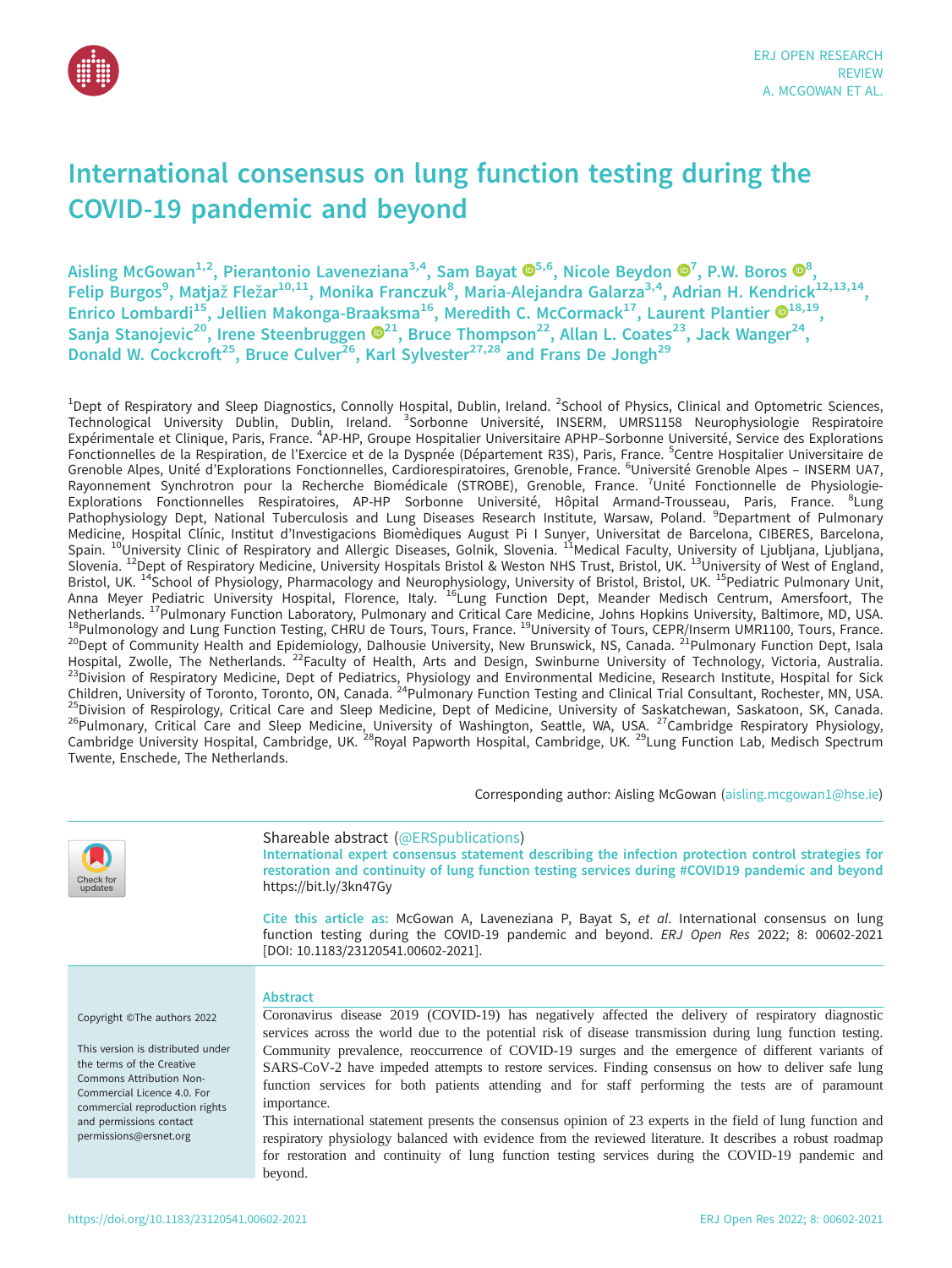Received: 23 Oct 2021 Accepted: 31 Oct 2021



Important strategies presented in this consensus statement relate to the patient journey when attending for lung function tests. We discuss appointment preparation, operational and environmental issues, testing room requirements including mitigation strategies for transmission risk, requirement for improved ventilation, maintaining physical distance and use of personal protection equipment. We also provide consensus opinion on precautions relating to specific tests, filters, management of special patient groups and alternative options to testing in hospitals.

The pandemic has highlighted how vulnerable lung function services are and forces us to re-think how long-term mitigation strategies can protect our services during this and any possible future pandemic. This statement aspires to address the safety concerns that exist and provide strategies to make lung function tests and the testing environment safer when tests are required.

#### Introduction

Coronavirus disease 2019 (COVID-19) is a disease caused by severe acute respiratory syndrome coronavirus 2 (SARS-CoV-2), primarily impacting the respiratory system. Presentation and course of this disease are heterogeneous from mild to serious disease and may lead to admission to the intensive care unit due to respiratory failure. Lung function tests (LFTs) require patients to perform active and maximal respiratory manoeuvres while in close proximity to staff conducting the tests. LFTs often induce cough or other symptoms, so there is a high potential risk for disease transmission during patient testing [[1](#page-20-0), [2\]](#page-20-0). This document is an international expert consensus opinion incorporating considered published evidence since the onset of this pandemic. We provide detailed information on the potential for transmission of this disease during testing and the precautions that should be considered to protect both staff and patients. These precautions are likely to be relevant not only to SARS-CoV-2 and variants, but also to other pathogens and any future respiratory pandemic.

Lung function professionals work routinely with patients who present with respiratory symptoms increasing the risk of exposure when dealing with COVID-19 patients. Although patient screening before LFTs is often mandatory in many institutions, some patients may present for testing who are asymptomatic, pre-symptomatic or with false-negative reverse transcription (RT)-PCR test results. All patients must remove their face masks during the test session. This increases the potential risk of virus transmission to staff, the testing equipment, the testing environment and also to other patients entering the same space for their test session on the same equipment.

During the peak of the first wave of the pandemic in early 2020, the availability of lung function services was severely limited to those deemed clinically urgent, e.g. oncology treatment and preoperative assessment. In the post-peak phase with varying degrees of community prevalence, services have cautiously resumed. Most countries have now endured several surges and have had to reassess service delivery and repeatedly reduce services during periods of high local community transmission. The lack of a consensus agreement on how best to resolve the problem has led to this "stop/start" approach and has resulted in long waiting lists for tests. There is a need to provide a robust roadmap not only to restore services but for continuity of lung function services, while also ensuring the safety of both staff and patients during the pandemic and beyond.

A return to pre-pandemic service levels is strongly encouraged but must take into consideration the safety constraints to be implemented in order to minimise the transmission risk to staff and patients attending for LFTs.

Important factors that should be considered when performing LFTs are the:

- individual patient being tested, their medical conditions and needs,  $e.g.$  those requiring additional assistance when performing the tests such as neuromuscular disease and paediatric patients
- transmissible risk of each test to the staff, the patient or testing environment, *i.e. via* contact, droplet and aerosol transmission as the patient cannot wear a protective face mask during the test and/or is not capable of reapplying the mask between tests
- staff member is required to vigorously and loudly coach the patient during testing and demonstrate the different manoeuvres in close proximity to the patient (mask leakage and mask fit are important considerations)
- staff personal protective equipment (PPE) and cleaning procedures for equipment and testing area
- duration of the test (potential time of the exposure)
- complexity of each test being performed
- potential for effort-induced cough (many tests induce cough due to effort)
- availability and reliability of room ventilation (natural or artificial), guaranteed fresh air exchange, air purification and wait time for droplet settling between patients (droplet pause)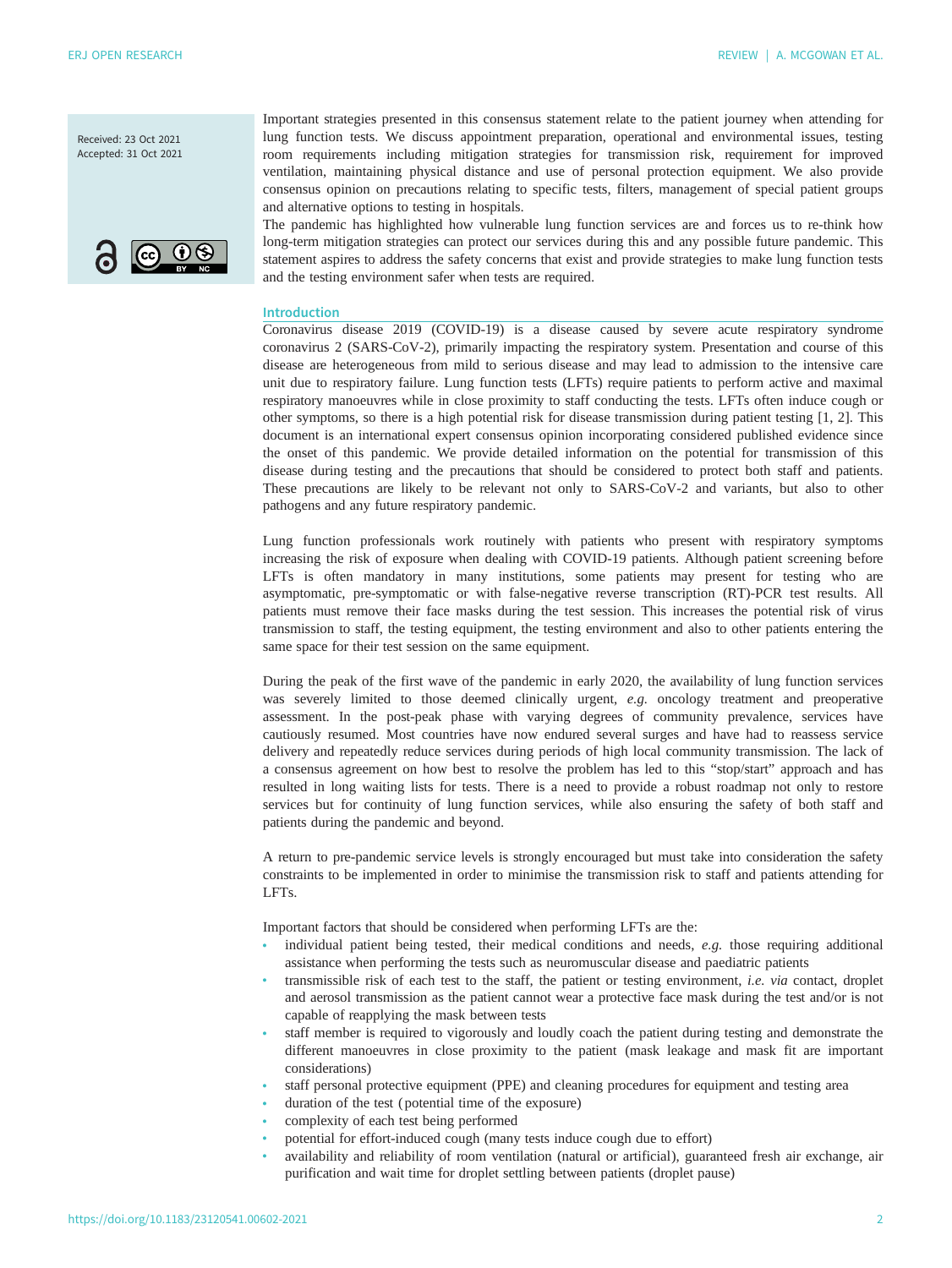- room temperature and humidity
- staff and patient vaccination status and time period since last vaccination dose

As with other areas of respiratory medicine, there is a paucity of published evidence relating specifically to the transmission of SARS-CoV-2 during LFTs. We present the most relevant and pertinent information and evidence from the recent literature to support our consensus opinion. We will discuss the provision of lung function services and evidence for approaches during all levels of community prevalence. Such approaches will vary over time from country to country and are in some cases based on local community spread. Vaccination programmes are underway; however, precautions must be continued until the programmes have been completed and the effectiveness of the vaccines on emerging SARS-CoV-2 variants of concern has been fully established.

#### **Scope**

This article follows the path of the typical patient journey when referred for LFTs, from patient screening, demands on waiting and testing rooms, specific LFTs, safety issues and consideration of specific patient groups.

## Methodology and consensus approach

A group of international experts in lung function collaborated to rapidly prepare our first statement on LFTs during the first wave of the COVID-19 pandemic [[3](#page-20-0)]. Our group initially convened on April 23, 2020 to discuss the urgent need for a published statement in response to many requests from international colleagues. We prioritised our efforts, reviewed the available literature and published statements from international thoracic and professional societies [\[3](#page-20-0)–[14](#page-21-0)]. On May 1, 2020, a short document was submitted to the European Respiratory Society (ERS) and was posted on the ERS COVID-19 resource centre website in the "guidelines and recommendations directory".

Our approach for this article is to present updated evidence collected and reviewed to substantiate our original statement (figure 1). A database was prepared in which all of the authors could upload documents related to LFTs and COVID-19 searches, but also for general documents on ventilation, cleaning of rooms/ equipment and related to evidence found for other transmissible pulmonary diseases such as tuberculosis and SARS-CoV-1. Experts were assigned to subgroups to review the literature on specific topics and produced written drafts that were then reviewed, edited and agreed by the entire group.

#### Strengths of this statement

Our statement has several strengths. We are responding to an urgent need for more detailed procedural information for lung function practitioners worldwide. We base our statement on the most recent, relevant COVID-19 statements from highly respected international and national lung function organisations, peer-reviewed studies and evidence-based sources. The authors represent an international group of lung function professionals with extensive clinical experience in this area. This article provides a more detailed

| Urgent<br>timeline for<br>preparation<br>and<br>agreement<br>on the ERS<br>Group 9.1<br>statement |                                                                                    | Expert group extended to provide<br>a detailed Consensus statement<br>article for peer review<br>Extensive group database of<br>pubished literature established<br>Sub-groups based on expertise<br>identified and reviewed the<br>literature and together authored<br>draft sections of the document |                                                                   | Review and inclusion<br>of late breaking<br>publications<br>Final edits and<br>consensus |
|---------------------------------------------------------------------------------------------------|------------------------------------------------------------------------------------|-------------------------------------------------------------------------------------------------------------------------------------------------------------------------------------------------------------------------------------------------------------------------------------------------------|-------------------------------------------------------------------|------------------------------------------------------------------------------------------|
| April to May<br>2020                                                                              | 1 May 2020                                                                         | May 2020 to March 2021                                                                                                                                                                                                                                                                                | March 21 to May 2021                                              | May 21 to Oct 2021                                                                       |
|                                                                                                   | Short COVID-19<br>Statement<br>submitted and<br>published on<br><b>ERS</b> website |                                                                                                                                                                                                                                                                                                       | Authored<br>subsections<br>reviewed and group<br>consensus agreed |                                                                                          |

FIGURE 1 The consensus statement process and timeline. ERS: European Respiratory Society.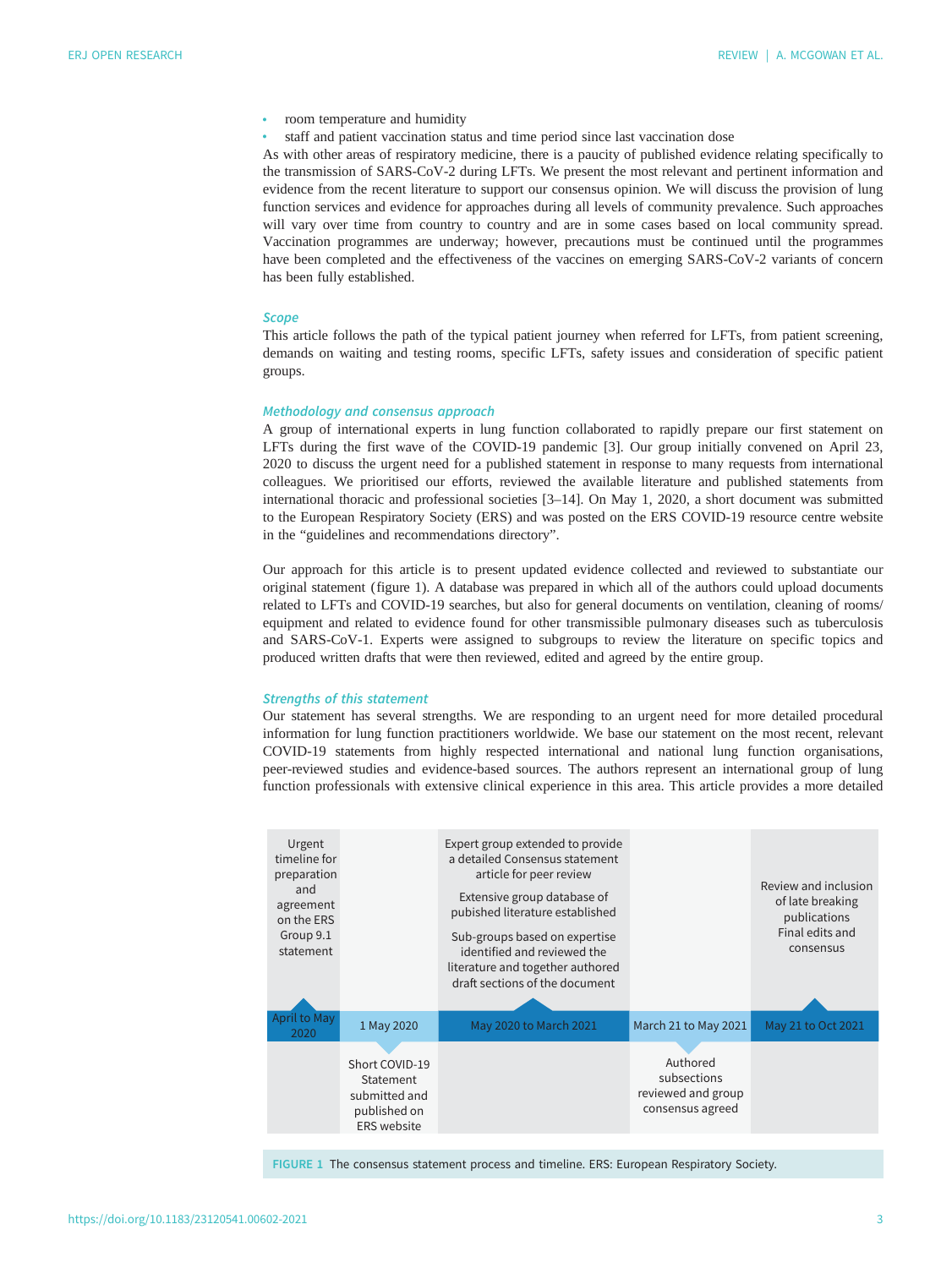approach to assist lung function professionals to restore and maintain LFT service levels during this and any future pandemic.

# Limitations of this statement

Our statement also has limitations. Considering the sudden presentation of COVID-19, this statement is based on the evidence to date and may change as we learn more about the natural history and ongoing development of this disease and its variants. Moreover, many published sources are not based on double-blind placebo-controlled studies or can follow the GRADE system since the required articles do not exist. There is a lack of evidence-based research conducted on the transmissibility of recognised airborne diseases and SARS-CoV-2 during LFTs. Another issue is that airborne transmission is difficult to demonstrate fully due to known technological limitations [[15\]](#page-21-0). This potentially underestimates the emission of fine expiratory particles produced via breathing, talking, coughing, sneezing or performing LFTs. Further work will be required in this area.

# Section 1: Transmission, environmental and equipment considerations

Infection control protection has always been important in lung function laboratories. Specific requirements were suggested as far back as 1997 in the ERS/American Thoracic Society (ATS) report series on lung volume equipment and infection control [[16\]](#page-21-0). The authors considered general rules of infection control that included use of gloves, hand hygiene, staff screening for infection, vaccination, negative pressure rooms for patients who frequently cough, justification of the clinical need for testing patients with high-risk infection, laboratory surface cleaning between patients, equipment cleaning and use of disposable bacterial viral filters for LFTs. All these considerations are still relevant today as a minimum standard during this and any future pandemic.

Infection control protection strategies must include an assessment of risk involving the frequency and consequences of a detrimental event occurring. The Centers for Disease Control and Prevention (CDC) and World Health Organization (WHO) have recognised that there are three main potential transmission routes of SARS-CoV-2 [[17](#page-21-0)–[19](#page-21-0)]:

- Airborne transmission: an infection spread through exposure to virus-containing respiratory droplets comprised of smaller droplets and particles that can remain suspended in the air over long distances (usually >2 m) and for a long time (typically hours).
- Droplet transmission: an infection spread through exposure to virus-containing droplets ranging in size exhaled by an infectious person. Transmission is most likely to occur when someone is within 2 m of the infectious person.
- Contact transmission: an infection spread through direct contact with an infectious person or with an article or surface (fomite transmission) that has become contaminated.

SARS-CoV-2 can be transmitted via droplets and aerosols of various sizes, often produced during exhalation, breathing, speaking, singing, coughing and sneezing, and can remain suspended in the air for many minutes or hours [[20](#page-21-0)–[22](#page-21-0)]. The exposure risk increases when occupying indoor spaces with poor ventilation for prolonged periods. It is especially important when in close proximity to infected individuals. This can lead to an increase in the concentration of suspended small droplets and aerosols carrying the infectious virus and therefore presents a potential risk. Several respiratory pathogens are known to spread through small respiratory aerosols, which can float and travel in air flows, infecting people who inhale them at short and long distances from the infected person [[23\]](#page-21-0). Expelled droplets rapidly lose water through evaporation, with the smaller droplets transforming into long-lived aerosol. Once inhaled, the virus-laden aerosols can deposit in different parts of the respiratory tract, and smaller aerosols can penetrate deep into the alveolar region of the lungs. Small speech aerosol can be inhaled deep into the lower respiratory tract and cause severe disease [[23\]](#page-21-0). In spaces with inadequate ventilation aerosols accumulate, which elevates the risk of direct infection.

With regard to LFTs, some researchers have argued that aerosol exposure is underappreciated and warrants widespread targeted interventions. Their published data showed that when exertional respiratory activities such as cough, forced expiratory volume (FVC) and moderate exercise were compared to quiet breathing, the exertional activities yielded a 370.8-fold, 227.6-fold and 58.0-fold increase in particle counts (0.5– 25 µm), respectively [\[2\]](#page-20-0). It is common for patients to exhibit effort-induced cough while undertaking LFTs, regardless of any specific underlying condition or symptoms [\[24](#page-21-0)]. This is also evident in studies using healthy volunteers [\[1](#page-20-0), [2\]](#page-20-0). Respiratory activities such as coughing produce droplets and aerosols at higher velocities than speaking, and aerosols can remain suspended in air for many seconds to hours [[20\]](#page-21-0). We must therefore assume all patients carry equal risk of cough when performing LFTs. The Global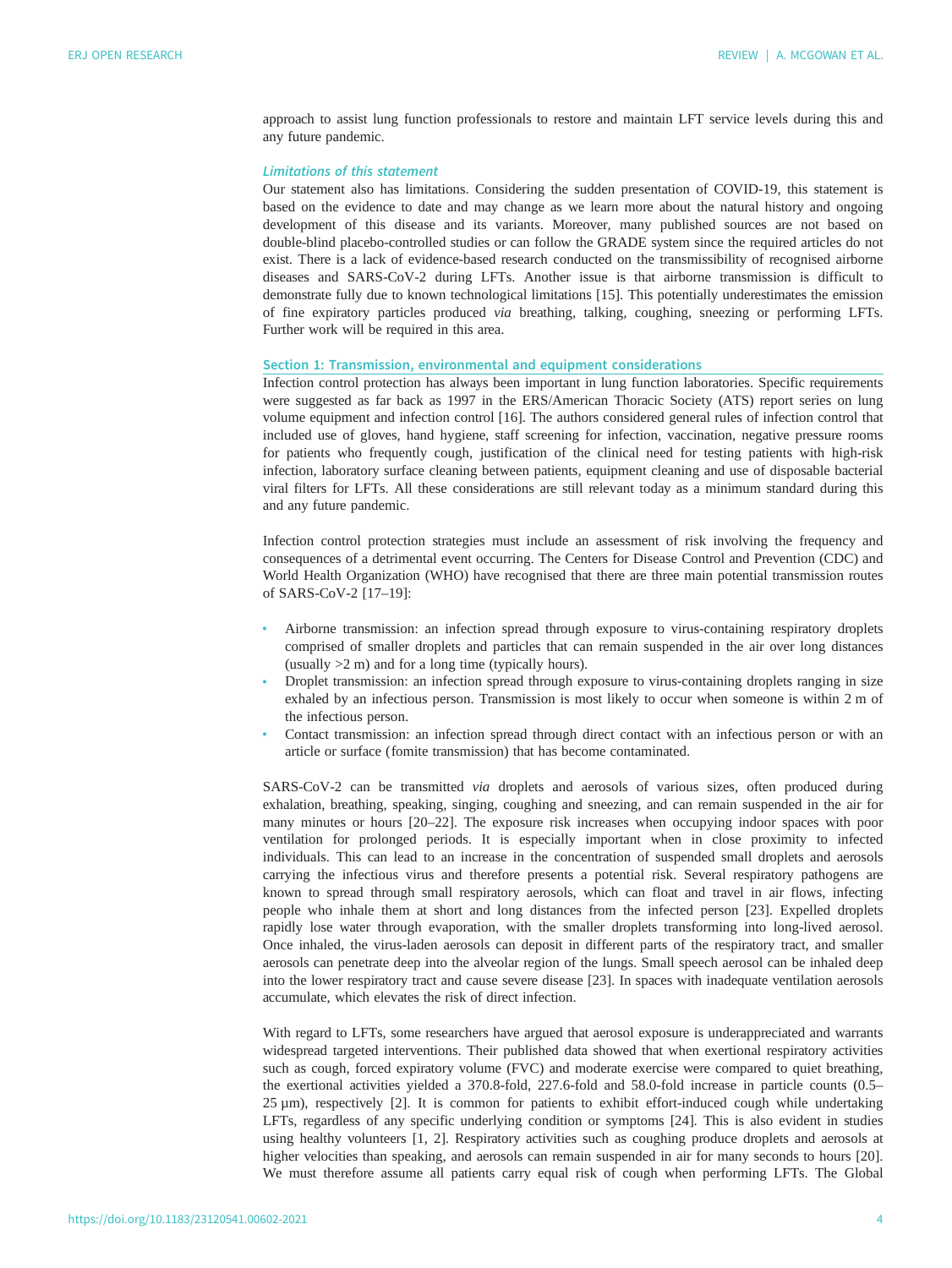<span id="page-5-0"></span>Initiative for Asthma (GINA) organisation in 2020 amended their COVID-19 infection control recommendations to include "follow aerosol, droplet, and contact precautions if spirometry is needed" [[25\]](#page-21-0). Other studies have reported that cough during LFTs generates considerably higher aerosol particle counts than other specific respiratory activities  $[26–28]$  $[26–28]$  $[26–28]$ . L<sub>1</sub> et al.  $[1, 20]$  $[1, 20]$  confirmed previous evidence that LFTs generate aerosol particles even when a breathing filter is used; they concluded that use of a filter reduced the peak particulate concentration during testing. A peak was observed when patients were breathing or coughed off the mouthpiece, thus recommending that a face mask be replaced as soon as the patient removes themselves from the mouthpiece. Their study data suggested that fresh air ventilation in the testing room reduced ambient particles. They demonstrated that a larger room size and higher rate of ventilation reduced the ambient particle clearance rate. They stated that exposure to staff members during and after LFTs is independent of clearance rate, so to avoid transmission of infection, high-level PPE must be used during this pandemic.

There remains an absence of evidence of the detection of viable virus in air for SARS-CoV-2 as is the case for other accepted airborne diseases such as tuberculosis, measles and chickenpox. However multiple studies have shown that patients produce more aerosols through simple breathing, talking and coughing than from many aerosol-generating procedures (AGPs) [[29](#page-21-0)–[32](#page-21-0)]. A survey of pulmonary function testing laboratories in the USA reported high adherence with the recommendations from the ATS and ERS and the majority considering LFTs as AGPs in line with recent evidence [[33\]](#page-21-0). Almost 75% of laboratories were fully operational again demonstrating the resilience and adaptability necessary to cope with the ever-changing demands of safely providing LFT services during a pandemic. In the absence of any and/or conclusive evidence that LFTs do not carry a risk of virus transmission, and that SARS-CoV-2 variants such as Delta exhibit greatly increased transmissibility [[34\]](#page-21-0), we endorse a precautionary approach to safety procedures. It is therefore of the utmost importance during testing that the safety of our patients and staff are prioritised. We will discuss the practice of these safety precautions during specific LFTs in this statement. For the purposes of this document, the term LFTs refers to all tests listed in [table 1.](#page-7-0)

#### Personal protective equipment

International guidance recommends that procedures that are likely to generate droplets and aerosols should be minimised, or where unavoidable, workers should wear appropriate respiratory protection. Common infection control guidance recommends that workers who are in close contact with patients should wear surgical masks to reduce exposure to large droplets. A recent systematic review including six studies over four countries showed that wearing a surgical mask reduced risk of COVID-19 infection by nearly 70% in healthcare workers [[35](#page-21-0)]. Surgical masks are known to provide a degree of protection against droplets and splashing, and comply with the British Standard (BS EN 14683:2005) [[36\]](#page-22-0). This states that "The surgical masks intended to be used in operating theatres and healthcare settings with similar requirements are designed to protect the working environment and not the wearer. When the primary intention is to protect

| <b>TABLE 1</b> Summary of consensus on protection measures of lung function staff |           |                 |            |                 |  |
|-----------------------------------------------------------------------------------|-----------|-----------------|------------|-----------------|--|
| Test type                                                                         | Filter    | $Mask^*$        | Apron/Gown | Goggles/shields |  |
| Lung function tests include: spirometry, lung volumes methods, $D_{1,0}$          | $+$       | FFP2/N95        | $+$        |                 |  |
| Bronchodilator administration pMDI, DPI                                           |           | <b>FFP2/N95</b> | $+$        | $+$             |  |
| Bronchodilator administration (Neb) (filter on expiratory port)                   | $+$       | FFP3/N99        | $\ddot{}$  | $+$             |  |
| Bronchial challenge testing (BCT) All types Ideally negative pressure room        | $+$       | <b>FFP3/N99</b> | $\ddot{}$  |                 |  |
| Dosimeter/nebuliser BCT (filter on expiratory port of device)                     | $+$       | FFP3/N99        | $\ddot{}$  |                 |  |
| CPET ideally negative pressure room                                               |           | <b>FFP3/N99</b> | $+$        |                 |  |
| 6MWT                                                                              |           | IIR/FFP2        | $\ddot{}$  |                 |  |
| <b>FOT</b>                                                                        | $+$       | <b>FFP2/N95</b> | $^{+}$     |                 |  |
| $F_{\text{ENO}}$ use in-circuit filter                                            | $\ddot{}$ | FFP2/N95        | $\ddot{}$  |                 |  |
| Nasal NO use in-circuit filter                                                    | $+$       | <b>FFP2/N95</b> |            |                 |  |
| Capnography use in-circuit filter                                                 |           | <b>FFP2/N95</b> | $\ddot{}$  |                 |  |
| MIPs/MEPs                                                                         | $+$       | <b>FFP2/N95</b> | $+$        | $+$             |  |
| <b>SNIFF test</b>                                                                 |           | <b>FFP2/N95</b> | $\ddot{}$  |                 |  |

Personal protective equipment requirements apply to all phases of the COVID-19 pandemic. D<sub>LCO</sub>: diffusing capacity of the lung for carbon monoxide; pMDI: pressured metered-dose inhaler; DPI: dry powder inhalers; Neb: nebuliser; CPET: cardiopulmonary exercise testing; 6MWT: 6-min walk test; FOT: forced oscillation technique; FENO: exhaled nitric oxide; MIPs: maximal inspiratory pressures; MEPs: maximal expiratory pressures; +: required; −: not required. # : based on risk assessment and local recommendations. Gowns/aprons, gloves and eye protection as recommended by the World Health Organization [\[65\]](#page-23-0).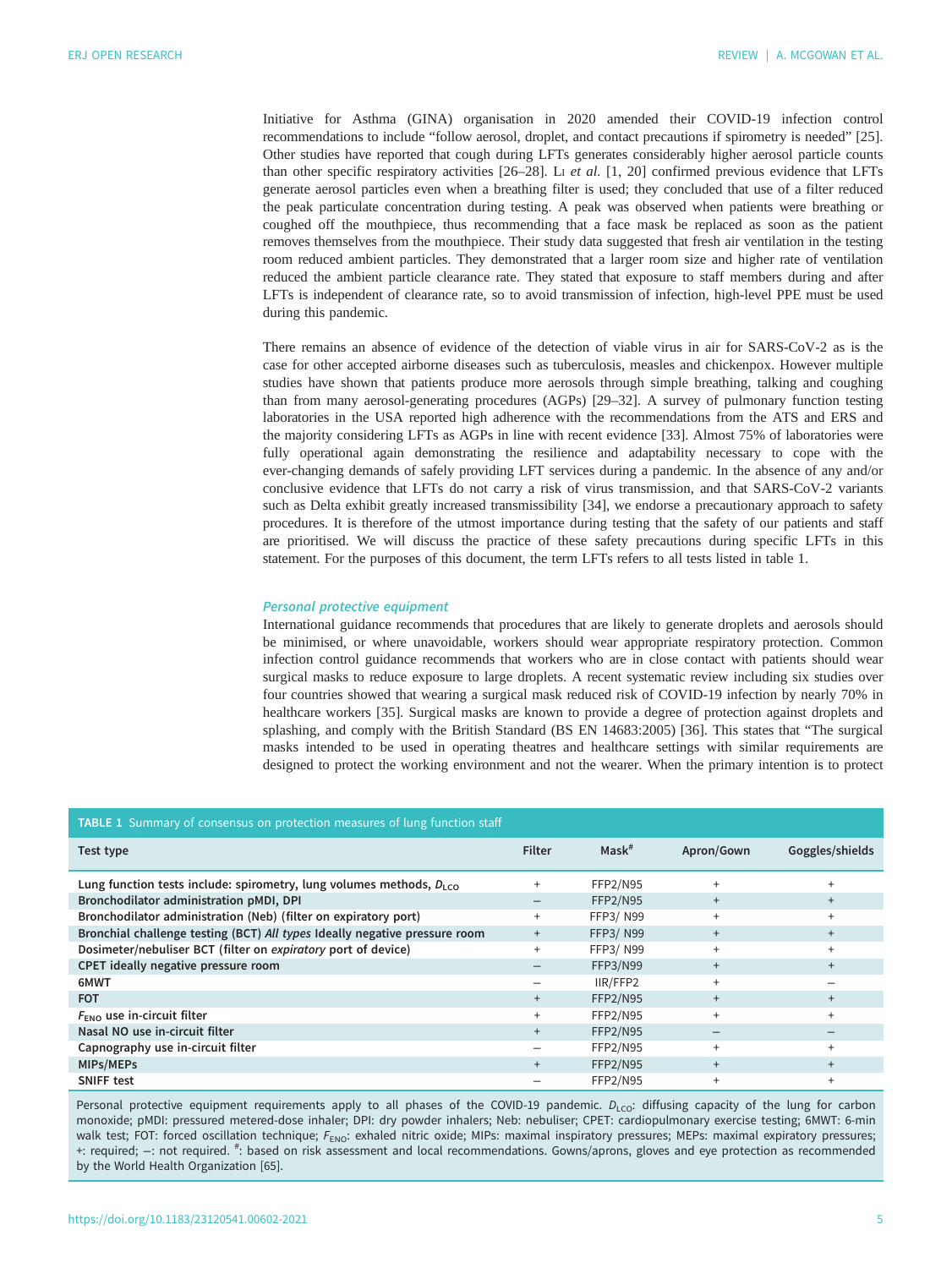<span id="page-6-0"></span>TABLE 2 Mean values of the reduction factors, fit factor, required minimum efficiency and assigned protection factor for the grouped range of filtering facepieces and surgical masks [[36\]](#page-22-0)

| Mask type             |                      | <b>Reduction factor</b>    |                      | Fit factor          | Required minimum filter | Assigned protection |
|-----------------------|----------------------|----------------------------|----------------------|---------------------|-------------------------|---------------------|
|                       | Ambient<br>particles | <b>Simulated</b><br>sneeze | Ambient<br>particles | Simulated<br>sneeze | efficiency %            | factor              |
| FFP3                  | 228                  | 145                        | 766                  | 167                 | 99                      | 20                  |
| FFP <sub>2</sub>      | 95                   | 54                         | 258                  | 52                  | 94                      | 10                  |
| FFP1                  | 29                   | 42                         | 1791                 | 335                 | 80                      | 4                   |
| Surgical mask - tie   | 4                    |                            | $\overline{4}$       |                     | <b>Unknown</b>          | <b>Unknown</b>      |
| Surgical mask - strap | 5                    | $\mathcal{L}$              | 9                    | <sup>1</sup>        | <b>Unknown</b>          | <b>Unknown</b>      |
| Surgical mask - all   | 4                    |                            | 5                    |                     | <b>Unknown</b>          | Unknown             |

the wearer from infection, the use of respiratory protective devices should be considered". Surgical masks are not designed to fit closely to the wearer's face and are not intended to offer protection against airborne particles. They do not have the filtering efficiencies or protection factors required for adequate respiratory protection. A good facial seal appears to be key to the overall performance of a mask [[37, 38](#page-22-0)]. Disposable filtering facepieces (FFP) are deemed suitable to use when the wearer has undergone and passed a mask fit test. The European PPE Directive 89/686/EEC that covers respiratory protective equipment (RPE) excludes surgical masks, and they are not certified for use as RPE in the UK. Surgical masks can be certified compliant with the Medical Devices Directive and be "CE" marked; however, surgical masks do not include respiratory protection under the PPE Directive. Several studies have evaluated the relative levels of protection provided by both surgical masks and respirators against aerosols. Surgical masks have been shown to reduce mean exposure to cough-generated aerosol by 6-fold, but FFP respirators will reduce exposure 100-fold or higher [\[21](#page-21-0), [39, 40](#page-22-0)]. Another study on mask protection against influenza bioaerosols demonstrated that "Live viruses could be detected in the air behind all surgical masks tested. By contrast, properly fitted respirators could provide at least a 100-fold reduction". Data from this study comparing different face mask types and their protection, fit and filter efficiency are presented in [table 2.](#page-5-0)

It is possible that loud vocalisation poses a potential transmission risk to the patient by generating greater particle emission in asymptomatic individuals [[41, 42\]](#page-22-0). LFTs require vigorous and continuous coaching of all patients during each test session. This often requires loud articulation of instructions, encouragement and often demonstration of the test technique prior to and during each test trial. It is therefore possible that loud vocalisation poses a potential transmission risk to the patient by asymptomatic staff wearing poorly fitted face masks. Reducing risk of viral transmission to all patients including those who are immunocompromised is of the utmost importance.

#### Environmental considerations

Room cleaning must always be undertaken post droplet pause (aerosol settling period). The CDC provides examples of air exchange rates, appropriate droplet pause periods and the time for airborne-contaminant removal as presented in table 3 [[43\]](#page-22-0). Ventilation rates are measured in terms of air changes per hour, which is a measure of the air flow rate relative to the room size. This measure can be useful to understand how quickly the ventilation removes contaminants from the air. A ventilation rate of six air changes per hour would mean that six times the volume of the room is provided every hour by the ventilation system. However, this does not mean that all the air is changed six times in the hour – the new air mixes with the air that is already in the room causing dilution with time. At six air changes per hour, 95% of the contaminants in the air would be removed in 30 min [[43\]](#page-22-0).

The WHO recommends room cleaning procedures and cleaning agents effective against the virus, the use of which should be agreed upon locally [\[44](#page-22-0)]. Other options for environmental cleaning are high-efficiency particulate air (HEPA) room filtration and ozone cleaning. Ozone room cleaning devices may be used only outside clinic hours under strict safety restrictions [[45\]](#page-22-0). Since the virus is surrounded by a fluid layer, HEPA filters class H13 (filter capacity 99.97%) and higher should theoretically be effective in removing all virus particles from the filtered air (see Section 4 Testing room precautions for more information). Ultraviolet (UV) germicidal irradiation can be used as a supplemental air cleaning measure. UV radiation rapidly inactivates the virus; however, it must be used with caution. Available options are HEPA/UVC portable air cleaners, high level (upper room) UV lamps or placing UV lamps inside ducts that remove air from rooms to disinfect the air before it is recirculated. However, this measure alone cannot replace HEPA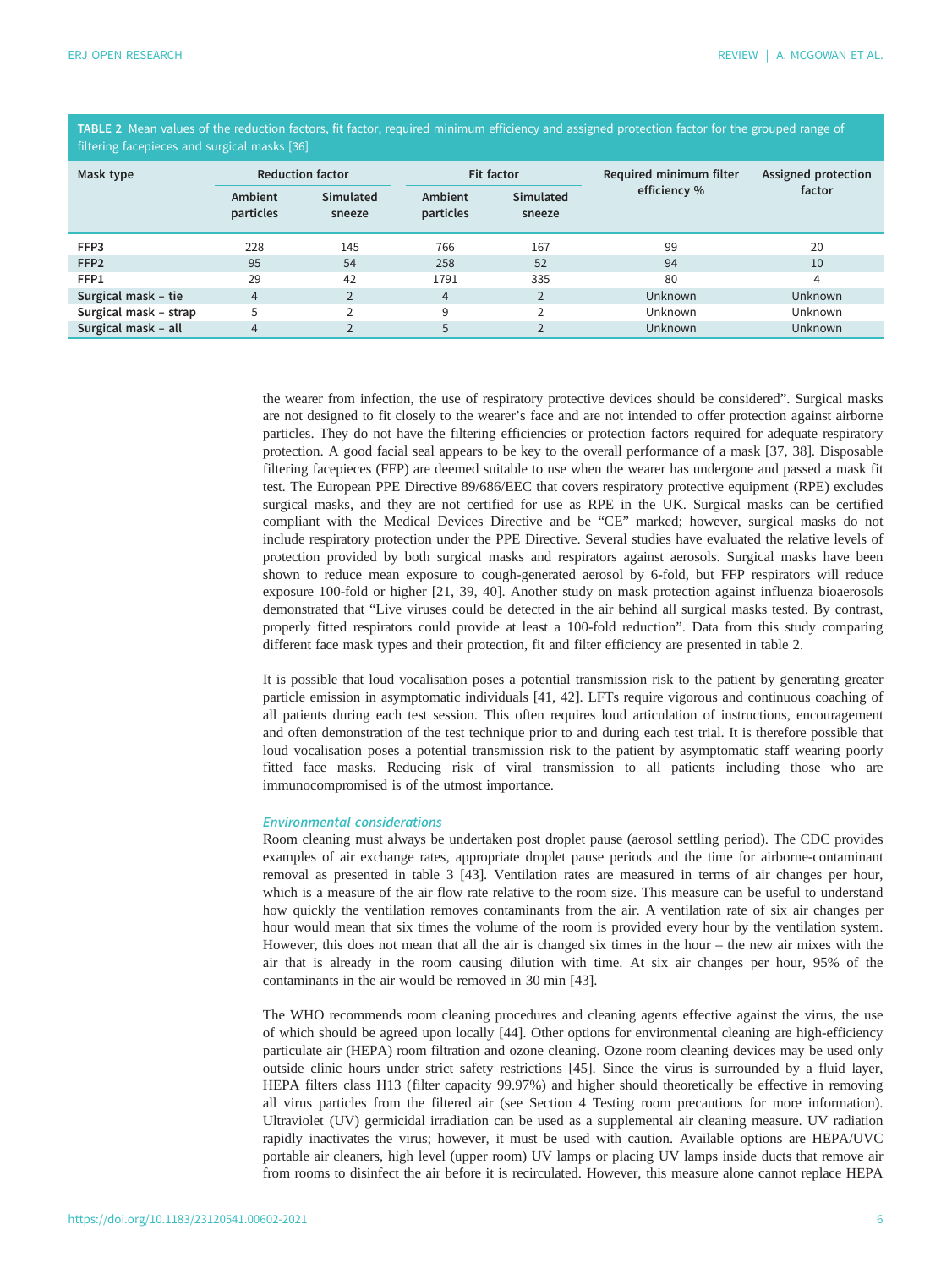| Air exchange per | Time (min) required for removal of 99% | Time (min) required for removal of 99.9% |
|------------------|----------------------------------------|------------------------------------------|
| hour (ACH)       | of airborne contaminants               | of airborne contaminants                 |
|                  | 138                                    | 207                                      |
| $\overline{4}$   | 69                                     | 104                                      |
| 6                | 46                                     | 69                                       |
| 8                | 35                                     | 52                                       |
| 10               | 28                                     | 41                                       |
| 12               | 23                                     | 35                                       |
| 15               | 18                                     | 28                                       |
| 20               | 14                                     | 21                                       |
| 50               | 6                                      | 8                                        |
|                  |                                        |                                          |

<span id="page-7-0"></span>TABLE 3 Centers for Disease Control and Prevention Guidelines for Environmental Infection Control in are Facilities – airborne-contaminant table

Time to remove aerosol particles based on air exchange rate per hour (Airborne-contaminant removal Table).

filtration [[46\]](#page-22-0). Portable HEPA air purifiers, ultraviolet light systems and combined portable HEPA devices offer less expensive options [\[47](#page-22-0)]. Portable HEPA air purifiers offer the possibility to reduce the aerosol load substantially in closed rooms or where fresh air intake is not possible. Only if the air is drawn continuously through the filter, then the risk of infection from respirable aerosol is likely to be reduced [[47\]](#page-22-0).

Temperature has a direct impact on the survival and transmission of viruses in aerosols, favouring lower air temperatures. Relative humidity modulates the evaporation rate and size of aerosols thus affecting their transportation and viability.

#### Equipment considerations

All equipment must be cleaned according to manufacturer guidance and local policy. Where possible and practicable disposable covers for exposed equipment parts should be used, e.g. covers for equipment arms (see Section 4 Testing room precautions). Equipment parts may have to be removed and cleaned more frequently during peak periods of any pandemic. Bacterial/viral filters should be used unless it adversely affects the test results (see Section 5 Lung function test procedures during COVID-19 pandemic). Filters must be used even on equipment that routinely has not required such filtration in the past, e.g. ultrasonic spirometers. The implications of using additional filters on some equipment must be recognised and appropriate measures taken, e.g. equipment dead space and measurement accuracy and verification of calibration; therefore, consultation with the manufacturers of the equipment and filters may be required.

The risk of cross-infection depends on several factors including the virulence of the organism and the health status of the patient under investigation. Precautions while conducting LFTs must include protective strategies for aerosol, droplet and contact potential. Minimising the risk of airborne transmission requires measures to avoid inhalation of infectious aerosols, including ventilation, air filtration, reduction of crowding and time spent indoors, use of masks whenever indoors, attention to mask quality and fit based on particle size, and higher grade protection for healthcare staff and front-line workers [\[48](#page-22-0)].

# Section 2: Referral, triage, PCR test

# a) Referral

Referral for LFTs during the COVID-19 pandemic needs precisely described indications for urgent or essential tests. In this context, all requested tests need to be justified by the referrer and triaged by the staff managing the service. It may be necessary to postpone testing to a later date or until it is safer to do so [\(figure 2](#page-8-0)).

An example of how to triage referrals based on their urgency is:

- Category  $1$  Urgent/Essential Required for the initiation of life-saving interventions, e.g. chemotherapy or surgery.
- Category  $2$  Non-urgent but with the potential to be life-limiting, e.g. to determine the appropriateness of anti-fibrotic therapy in interstitial lung disease, biological treatment in severe asthma patients.
- Category 3 Routine Delaying testing will not result in acute harm to the patient.
- Category  $4$  Consider alternative approaches to test patients outside the hospital, e.g. via home testing via live video instruction and coaching or "in-car" spirometry [\[49](#page-22-0)]; also see [figure 2.](#page-8-0) These options are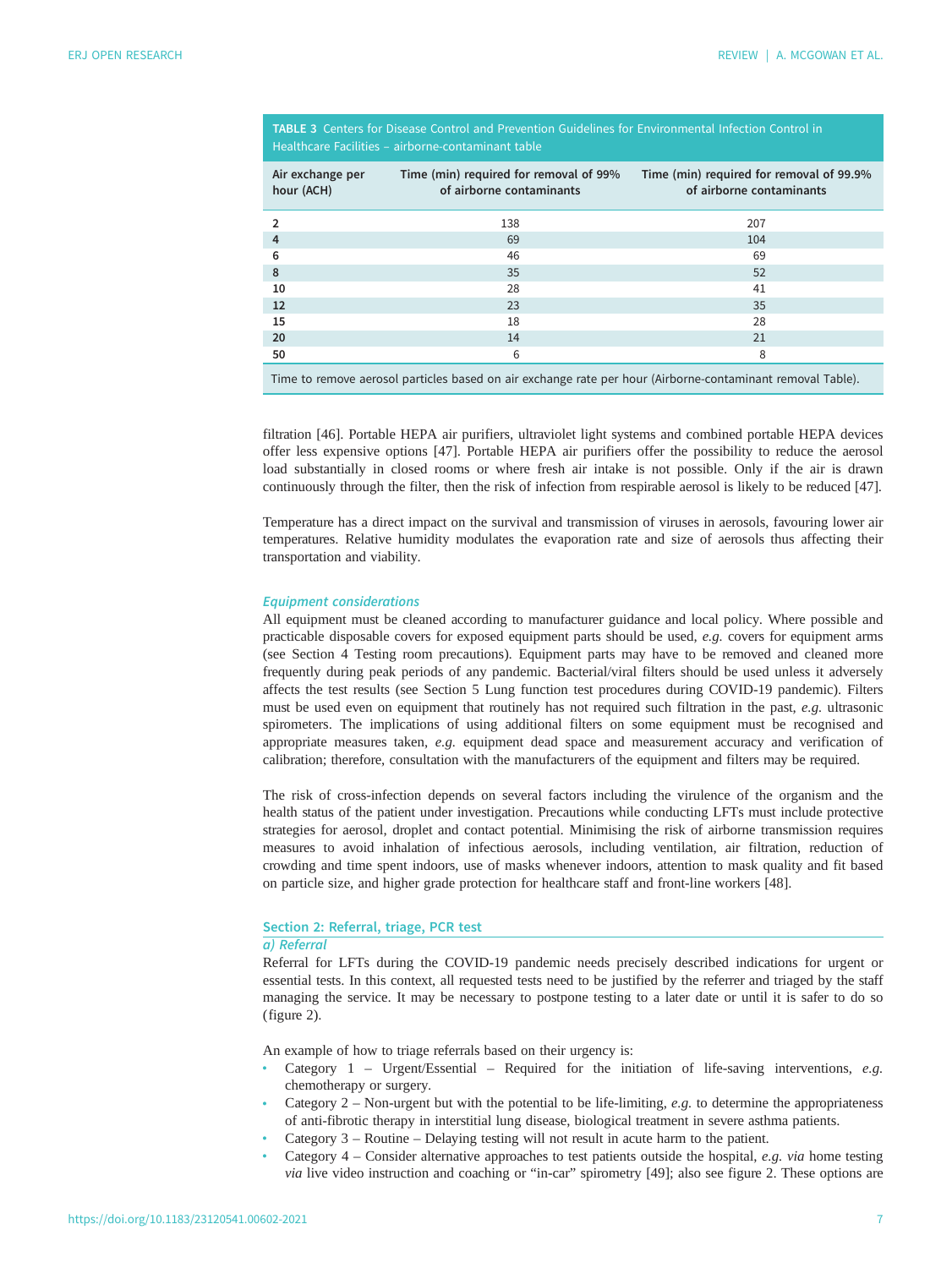<span id="page-8-0"></span>

FIGURE 2 Workflow for spirometry during COVID-19 era. PPE: personal protective equipment; MDI: metered-dose inhaler.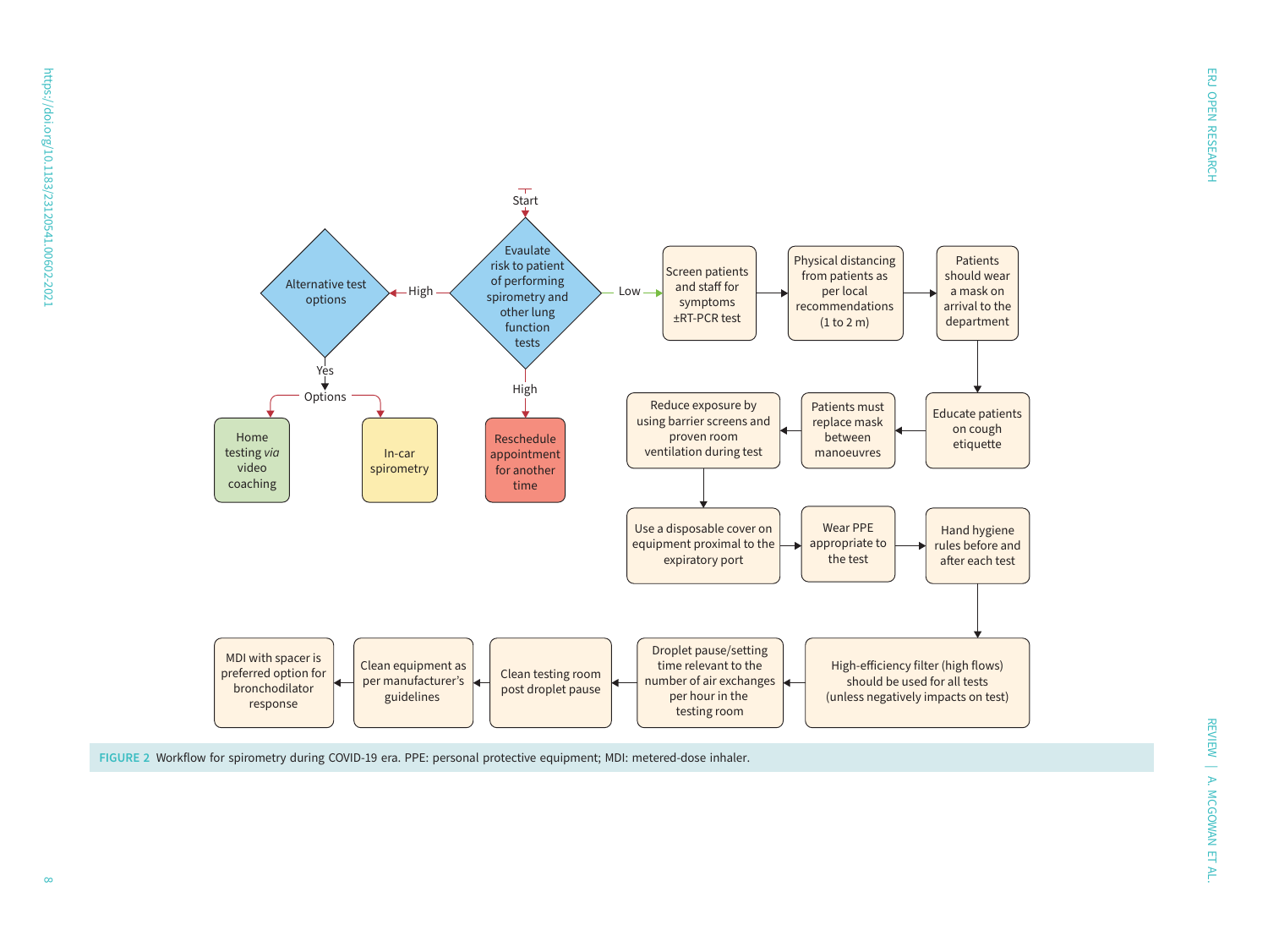briefly discussed in Section 7 Testing outside the hospital and Section 8 Telemedicine/video-coached spirometry.

#### b) Triage

Preparation for the patient appointment should include a triage process including a completed patient questionnaire within 72 h before the appointment and a second triage check immediately before the patient tests. The patient should be advised to attend alone but where this is not possible, it is advisable to triage anyone accompanying the patient,  $e.g.$  parent, guardian, caregiver and interpreter. A triage questionnaire typically consists of a list of questions requiring a YES or NO answer [[3](#page-20-0)]. The questions should be specific and consider as many symptoms of COVID-19 as are currently known, e.g. high temperature, cough, change in taste and smell, muscle or bone pain, conjunctivitis, sinus congestion, runny nose and sneezing. Body temperature checks and pulse oximetry immediately before testing is advisable as there is evidence of "silent hypoxaemia" cases in asymptomatic or pre-symptomatic patients [\[50](#page-22-0)]. Questions on the patient's history within the previous 14 days of the test and exposure to any known contacts with COVID-19 within this period may be useful in infection risk assessment.

The list of symptoms will be dependent on the variants circulating in the local community.

#### c) RT-PCR test

RT-PCR testing was commonly carried out before hospital visits during the first wave of the pandemic. As the prevalence decreased, this practice became less commonly used as many patients had negative PCR tests and some tests can produce false-negative results. It is assumed that the incubation period is up to 14 days, with the majority of patients developing symptoms between 2.2 to 11.5 days (median 5.0 days) [[51\]](#page-22-0). The reported time to RT-PCR for SARS-CoV-2 conversion is 19.5 to 22.0 days since the day of symptoms onset. The recovery time is longer in elderly patients and patients with a severe course of the disease. One reported extended time of viral shedding in survivors was 37 and 42 days [\[52\]](#page-22-0). A wait time of 30 days post-COVID-19 infection was used by many centres as a precautionary measure until supporting evidence on safety emerged and that all precautionary measures should be consistently followed, e.g. PPE, droplet pause and cleaning.

Recent publications have shown that there is an inability to differentiate between what are infective and non-infective viruses (dead or antibody-neutralised) and that it remains a major limitation of nucleic acid detection [[53](#page-22-0)]. For patients with mild-to-moderate COVID-19, replication-competent virus has not been recovered after 10 days following symptom onset [\[54](#page-22-0)]. Recovery of replication-competent virus between 10 and 20 days after symptom onset has been documented in some persons with severe COVID-19 that, in some cases, was complicated by immunocompromised state [[55](#page-22-0)]. However, in this series of patients, it was estimated that 88% and 95% of their specimens no longer yielded replication-competent virus after 10 and 15 days, respectively, following symptom onset. No viable virus in sputum or at the nasopharyngeal level was found after the 7th day of sickness in one German study [[54\]](#page-22-0), after the 9th day in two American studies [\[56](#page-22-0), [57](#page-22-0)] and after the 11th day according to data from Singapore [\[58](#page-22-0)]. It seems that there is consequently no risk of contagion 10 days after the symptoms first appear, even in the event of persistently positive PCR for SARS-CoV-2 [[59, 60\]](#page-22-0).

During the global spread of SARS-CoV-2, the genetic variants of the viruses emerged, and some have been proven to be more transmissible or could escape from host immunity, which posed an increased risk to global public health [\[61](#page-23-0)–[63\]](#page-23-0). The viral loads in Delta infections are 1000 times higher than those in the earlier strain of infections. The window from exposure to the detection of the Delta variant peaks at ∼3.7 days and presented a higher infectiousness/transmission risk. The greater infectiousness of the Delta variant infections in asymptomatic individuals and in the pre-symptomatic phase highlights the need of timely quarantine for the suspicious infection cases or close contacts before the clinical onset or the PCR screening [\[64](#page-23-0)]. Symptom screening may also miss infectious people attending for tests.

Some patients after COVID-19 disease, especially those with pneumonia, may require LFTs to explain persisting symptoms. The major concern is the long-term consequences of the disease. Based on still limited information, a consensus approach prior to LFTs would be to include the following options. Pre-test screening for performing LFTs in post-COVID-19 patients is based on the supporting evidence at this time, e.g. CDC description of illness severity [[65\]](#page-23-0):

- No earlier than 10 days after onset of symptoms in mild-to-moderate COVID-19 patients with two negative PCR tests after disease.
- No earlier than 20 days after symptom onset in severe COVID-19 patients with a negative PCR test.
- No earlier than 30 days after symptom onset and no PCR test needed.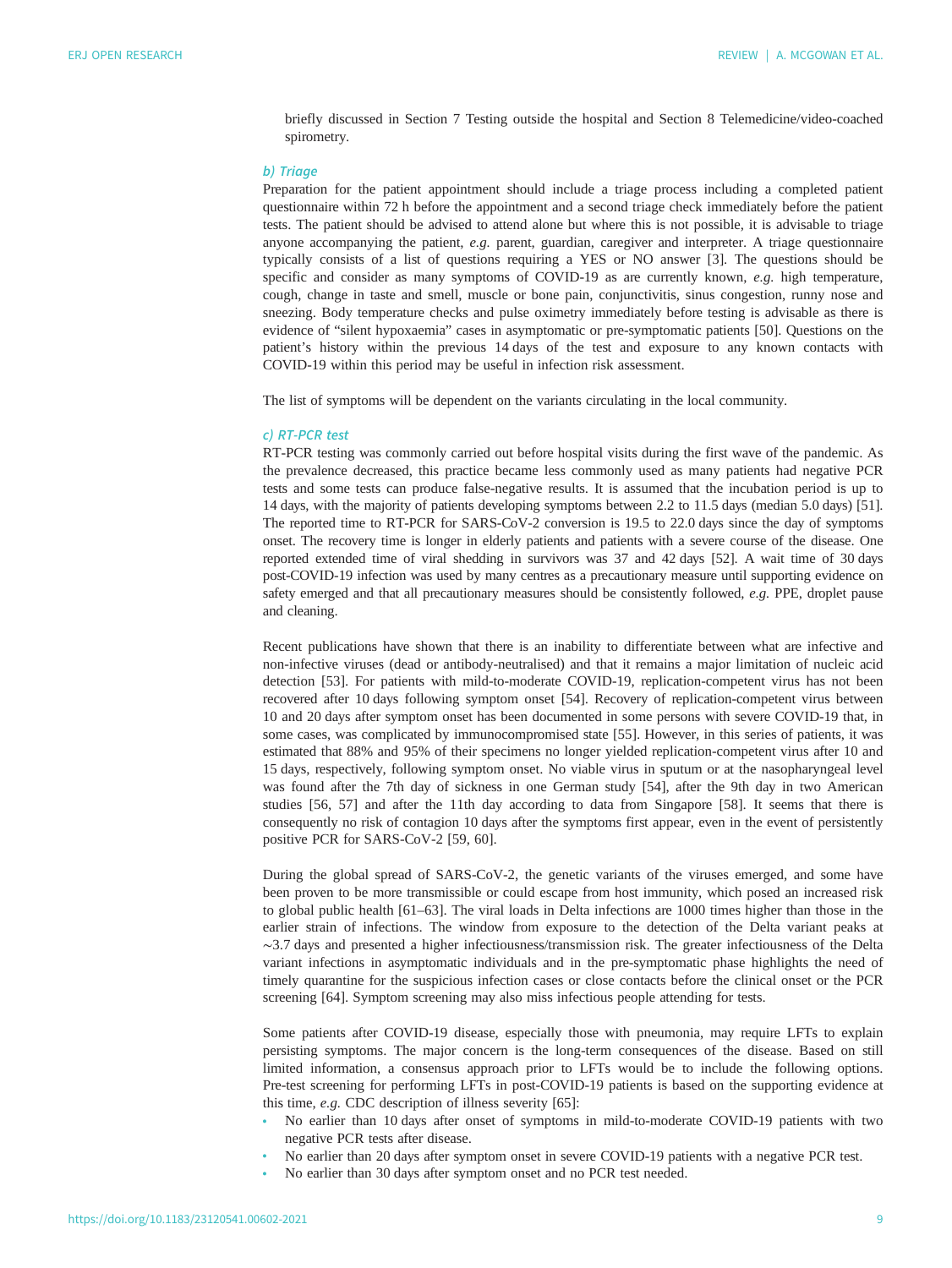• Immunocompromised patients should be consulted individually, and two negative PCR tests are recommended

# Section 3: Operational issues and environment

# a) Appointment procedures

The appointment procedure must specify that the patient arrives no more than a few minutes before the scheduled time to avoid the aggregation of people in the waiting area. Remind the patient that they must arrive wearing a face cover. Inform the patient of the pre-screening procedure and ask the patient to attend alone except for specific populations requiring support  $(e.g.$  caregiver, translator/interpreter) (see Section 7 Testing outside the hospital). Consider the vulnerability of the patient and prioritise scheduling for the first appointment of the day, avoid the waiting room and receive them directly to the testing room or provide a dedicated waiting area. Include extra time between patients to allow the correct cleaning process, ensure adequate ventilation of the testing room, and donning and doffing according to the level of PPE required (see [table 1\)](#page-7-0) [\[65](#page-23-0)].

#### b) Number of staff and patients per area (size and space), physical distancing

Adequate physical distancing must be accommodated for in the area. Depending on the number of rooms available and on how many lung function professionals are working, the maximum number of patients in the area will be the number of patients being tested in specific rooms and the number of patients able to wait to be tested in the waiting room while respecting physical distancing. The WHO advises physical distancing of 3 feet (∼1 m), but the CDC of the USA mentions 6 feet (∼2 m), so recommendations differ from country to country. Therefore a minimum of 1 to 2 m between two persons not belonging to the same "family" (also defined as persons living under the same roof) should be considered. More recent publications have advised that activities such as coughing or shouting can spread SARS-CoV-2 >2 m and that rules on distancing should reflect the multiple factors that affect risk, including ventilation, occupancy and exposure time [[66\]](#page-23-0). Physical distancing must be respected during the patient appointment visit. To respect physical distancing, extra space must be allotted to the waiting area. If space is constrained, patients can wait in another area of the hospital (or in their cars if necessary) and be contacted when their testing can begin.

Physical distancing during test supervision and instruction is important. Performing lung function measurement often requires the physiologists to be within <1 m of the patient for a prolonged period, thus use of appropriate PPE (as per [table 1](#page-7-0)), adequate ventilation and regular equipment surface cleaning between patient appointments as per local institutional recommendations must be applied. Other important considerations are the vaccination rate and the local prevalence of different variants of the virus, and this may require more stringent infection protection strategies as data emerges.

#### c) Waiting area

Patients must wear a face mask at all times while they are in the waiting room. On arrival, patients must sanitise hands. Seats can be rearranged for physical spacing or, if not movable, they should be clearly labelled as seats that can be used or must be left empty. If unidirectional patient flow is possible, signs (e. g. arrows on the floor) must be used to guide the patients. Waiting areas must be ventilated and general air-conditioning rules apply.

#### d) Staff rooms

Staff must wear a surgical face mask when occupying the same room. The type of mask used and maximum number of staff for that area should be risk assessed as per local hospital policy. Physical distancing must be maintained at all times, possibly by staggering working and break time arrangements. Rooms must be ventilated, and general air-conditioning rules apply. Rooms used for staff breaks such as eating lunch must be designated for this purpose with the space strictly adhering to physical distancing rules. Designated separate staff and patient toilet facilities are recommended.

# Section 4: Testing room precautions

# a) Air-conditioning and ventilation

SARS-CoV-2 particles can remain infectious in aerosol and droplet nuclei. Droplet nuclei are the residuals of dried droplets and aerosol particles of ∼1 to 5 µm in size [\[67](#page-23-0)]. They can potentially contain viable virus, remain suspended indefinitely in air and are transported over long distances [\[45](#page-22-0)]. The duration of infectivity depends on temperature and humidity [\[68](#page-23-0), [69\]](#page-23-0). The exact factors determining the airborne distribution of infective SARS-CoV-2 particles are as yet unknown. However, an assumed requirement for airborne transmission is the presence of a source subject, patient or lung function staff who is in the early stages of infection and who is shedding viral particles into the air. Room ventilation helps to remove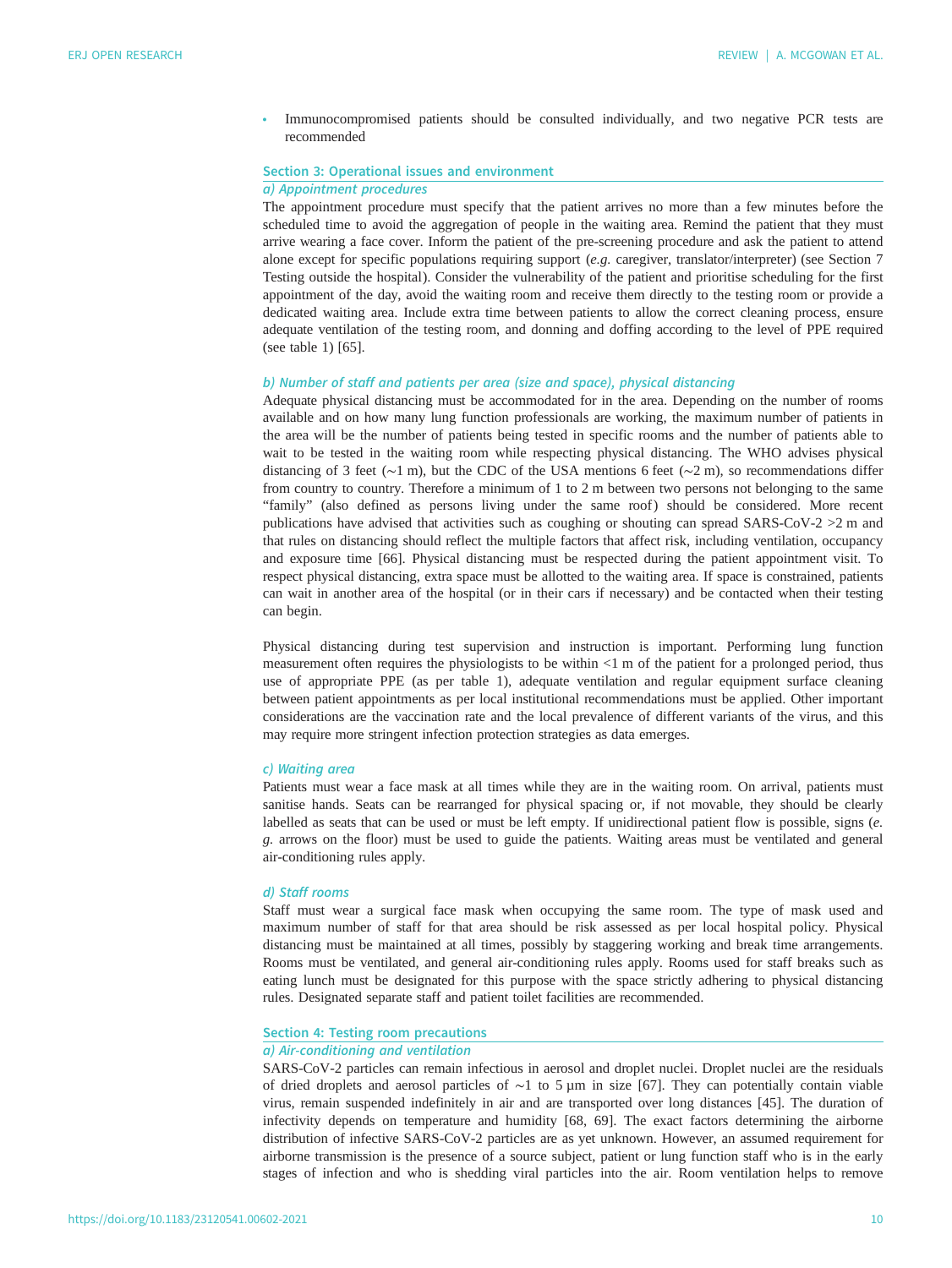aerosol particles and airborne droplet nuclei. The majority of SARS-CoV-2 airborne transmissions have occurred in indoor environments [[70\]](#page-23-0), and at least one study has demonstrated the significant role of room ventilation in mitigating the airborne transmission of SARS-CoV-1 [[71\]](#page-23-0). Although there have been no studies reporting an outbreak of SARS-CoV-2 in lung function laboratories, the potential risk of airborne transmission of the disease exists and may be enhanced by the performance of maximal or forced respiratory manoeuvres [\[72](#page-23-0)], including in pre-symptomatic patients if appropriate infection control practices are not followed. Appropriate heating, ventilation and air-conditioning (HVAC) systems are therefore an essential component of the prevention of the airborne spread of SARS-CoV-2 in addition to isolation measures, in lung function laboratories.

In centralised HVAC systems, air enters through an inlet, is filtered to remove particulate pollutants and micro-organisms, is conditioned to appropriate temperature and humidity levels, and is delivered to each room. A return duct system removes the air and delivers it back to the HVAC system. Depending on the settings of the system, a fraction of the returned air is filtered to remove contaminants, mixed with fresh filtered outdoor air and recirculated, with the exception of soiled or contaminated zones where all of the return air is exhausted to the outside [[45\]](#page-22-0). During SARS-CoV-2 episodes, it is recommended to avoid central recirculation [[68\]](#page-23-0).

# b) Air exchange rates & negative pressure rooms

The pressure inside the laboratory room remains equal to atmospheric pressure, as long as the flow of delivered and returned air are equal. In healthcare facilities, ventilation is expressed as air changes per hour (ACH), defined as the returned airflow divided by the room volume multiplied by 60. Increasing ACH improves the efficiency of removing airborne particles. Another important parameter in preventing the airborne transmission of diseases is the time interval between two patient tests directly depends on ACH. Currently, there are no evidence-based recommendations for ACH in lung function laboratories specifically regarding the prevention of airborne transmission of SARS-CoV-2. The American Thoracic Society Pulmonary Function Laboratory Management and Procedure Manual [[73\]](#page-23-0) recommends ventilation rates of at least 6 ACH for the prevention of mycobacterium tuberculosis (TB) transmission. However, peak efficiency for particle removal occurs between 12 and 15 ACH [\[74](#page-23-0), [75](#page-23-0)]. In many healthcare facilities, such rates of ACH may not be achieved. In this case, an adequate time required for airborne-contaminant removal should be allowed between two patients. A table showing the time required for contaminant removal as a function of ACH is available from the CDC ([table 3](#page-6-0)) [[76\]](#page-23-0). In March 2021 the WHO published a roadmap to improve and ensure good indoor ventilation in the context of COVID-19 and healthcare setting [[77\]](#page-23-0).

#### c) HEPA units

Centralised HVAC systems that cannot provide adequate air removal can be augmented with portable, industrial-grade HEPA units [[78\]](#page-23-0). Portable HEPA-filtered ventilation may be effective against aerosols that travel both long distances as well as short ranges [[71\]](#page-23-0). Experimental and computational fluid dynamics studies suggest that when coupled with localised exhaust devices, such portable ventilation units can further enhance the overall ability to mitigate exposure in healthcare settings [[78\]](#page-23-0). However, there are no known epidemiological studies that demonstrate a reduction in infectious disease transmission. In lung function laboratories inside large healthcare facilities with central HVAC units, windows should ideally be sealed to reduce the risk of airborne contamination from the outside [[79\]](#page-23-0). In smaller healthcare facilities and offices, when air change rates are insufficient, opening windows can contribute to indoor air renewal when tests are not being performed. However, opening windows exposes to the risk of contamination from the outside, ensures variable rates of air exchange, can significantly disrupt indoor laboratory temperature and humidity control, and may require recalibration of body plethysmographs once the time interval between patient examinations is over. Finally, central HVAC systems should be regularly monitored and maintained as per national and institutional standards and guidelines, to ensure adequate ventilation ACH and indoor air quality.

## d) Plexiglass barrier/shield and equipment covers

Maintaining a physical distance of 2 m from the patient and use of physical barriers can potentially help protect direct droplet transmission and augment the safety of healthcare workers [\[80](#page-23-0)]. Although droplets from a coughing patient might not directly reach the person on the other side of the screen, it will not prevent the transmission of airborne pathogens via aerosols. The use of these low-cost barriers (see [figure 3\)](#page-12-0) might increase the safety perception of patients and healthcare workers and is already widely applied outside the hospital setting (e.g. in shops, at counters and elsewhere), especially if other safety options are not available. The barriers will not help where a patient requires special assistance where physical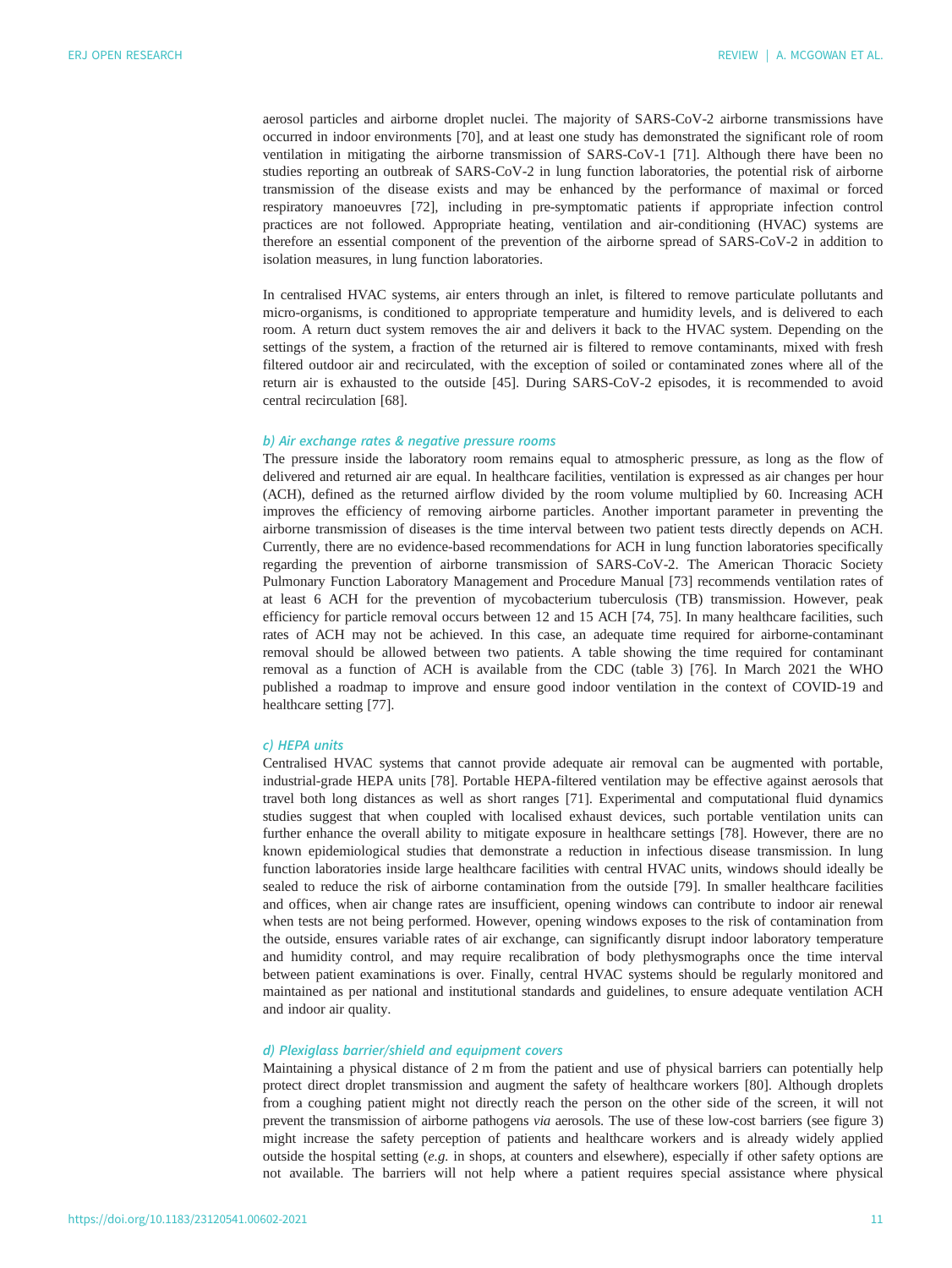<span id="page-12-0"></span>

FIGURE 3 a) An extraction hood positioned immediately over the dosimeter/nebuliser. b) Large protective screen on casters, separating patient from staff, providing some droplet protection if the patient coughs.

distancing is impossible. The use of disposable covers for the testing equipment has been recommended to avoid equipment contamination by aerosol transmission on the proximal side of the exhalation port [\[27](#page-21-0)].

# e) Use of body plethysmographs as isolation chambers

Some professional societies recommend that spirometry be performed inside the closed body plethysmograph [[81\]](#page-23-0). Potential environmental contamination occurs when the patient disconnects from the filtered mouthpiece and/or coughs. This option may provide a barrier and contains the droplets and aerosols generated within the cabin of the box; however, it is advisable to consult with equipment providers on how this may impact on measurements. Thorough ventilation and decontamination of the cabin between patients are essential, and replacement of the sensor is often advisable depending on the equipment design.

# Section 5: Lung function test procedures during COVID-19 pandemic

Group consensus on general approaches for consideration when performing LFTs

All of the following approaches apply to sections 5.1a to 5.1k:

- Follow WHO advice on effective hand hygiene and patient compliance with cough etiquette.
- Utilise effective ventilation strategies to maximise the removal of infective micro-organisms and minimise downtime (droplet pause) between patients.
- Maintain physical distance  $>1$  to 2 m if at all possible.
- Use of physical barriers (Perspex/plexiglass) may provide added protection from droplet exposure.
- Refer to [table 1](#page-7-0) for PPE and disposable test filter requirements.
- Minimise exposure time with a patient, especially where >1 m distance cannot be maintained and room ventilation is inadequate.
- Patients capable of replacing their face masks between test efforts must be encouraged to do so, but this may not always be possible.
- Always clean the external surfaces of equipment and the test area **after** the droplet pause, and between each patient test.
- Rooms must have adequate clean air ventilation while ensuring adequate temperature control for normal functioning of lung function equipment.

The following additional approaches apply to sections 5.1j Cardiopulmonary exercise test and 5.1k Bronchial challenge testing:

- Vigilant pre-test screening of patients and the use of appropriate PPE as per [table 1](#page-7-0).
- Consider pre-visit RT-PCR test when screening.
- We discourage the use of re-circulating air-conditioning units and fans, as these will likely extend the time potential infective contaminants remain airborne.
- Air-conditioning system can only be used if it does not allow the internal recirculation of air or has some inherent HEPA/UV cleaning capabilities.
- Negative pressure rooms or knowing the number of ACH within the testing facility will allow more precise waiting times to be set.
- Testing facilities should be closed off to personnel for a minimum period of settling time to allow airborne droplets to settle on surfaces. Surfaces may then be cleaned with appropriate cleaning solutions or via UV cleaning.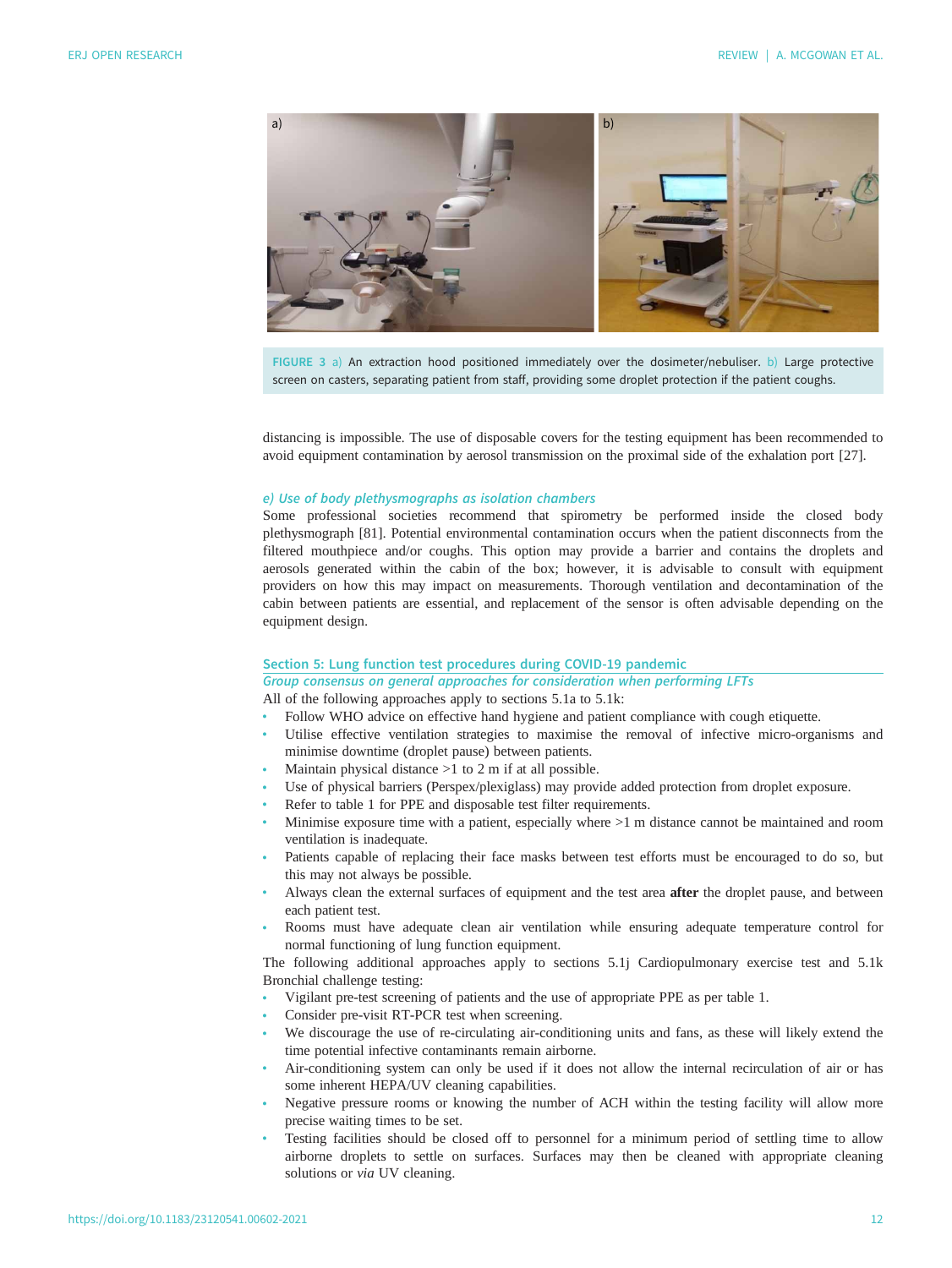# 5.1 Specific tests a) Spirometry

Spirometry has an increased risk of transmitting viruses through droplets and aerosol generation. This test commonly induces a cough and may produce droplets carrying SARS-CoV-2 in an infected person even if he or she is asymptomatic. Normal breathing during spirometry has recently been reported to generate aerosol-sized particles. Researchers detected particles generated close to the exhalation port warranting the use of single-use plastic covers over exposed equipment parts, and the size of the particles generated warrant the use of N95 masks and PPE during routine spirometry [\[1\]](#page-20-0). They also advised the importance of maintaining physical distance from the patient, room air exchange and room turnaround time between patients. Another research study showed that small droplet emission varies for different breathing manoeuvres performed during LFTs, with very low production during tidal breathing and much higher yields during cough and vital capacity post inspiration. The data suggest that the first few breaths immediately following the vital capacity measurement should be exhaled into a filter before coming off the mouthpiece, ensuring particles are all exhaled into filters [[27\]](#page-21-0).

Consensus: Spirometry tests must be carried out using a high-efficiency inline filter. The risk is only reduced while the patient remains breathing on the mouthpiece. End all spirometry manoeuvres with two to three tidal breaths before instruction to remove themselves from the mouthpiece. The patient must be advised to replace their face mask without delay between trials. Protective covers can be used to reduce contact transmission. Refer to [figures 2](#page-8-0) and [3](#page-12-0) for more information.

#### b) Drug delivery as part of bronchodilator response testing

Airway delivery of bronchodilators to assess bronchodilator response is a common procedure, and various techniques are used. Most commonly, bronchodilators are delivered with pressured metered-dose inhalers ( pMDI) with or without additional spacers or valved chambers. Current ERS guidelines recommend the pMDI and valved chamber combination. Although this equipment is designed for single-patient use, many reuse a common canister which is cleaned and disinfected between patients. During the pandemic cleaning and disinfection of mouthpieces, spacers and chambers are critical for infection control. Although the generation of patient-derived bioaerosols during pMDI use has not been directly explored, indirect evidence supports this concept. In healthy subjects, a single deep inspiration (as performed when using a metered-dose inhaler) followed by deep exhalation leads to a four-fold increase in the number of exhaled bio-aerosol particles originating from distal airways [\[82](#page-23-0)]. Thus, pMDI delivery may not be considered a low-risk procedure for healthcare workers, and it is suggested that staff be equipped with appropriate PPE when SARS-Cov2 community transmission is prevalent.

Alternatively, dry powder inhalers (DPI) or nebulisers may be used. Depending on the technique used, contamination of the environment can occur especially for nebulised drugs where the aerosol can be delivered directly to the environment and indirectly by exhalation of aerosol that was inhaled but did not deposit in the airways. Importantly, inhaled drug delivery may also be related to contamination of the environment with bioaerosols that originate from the patient and carry infective potential. SARS-CoV-2 has been reported to be viable for at least 3 h following nebulisation using a jet nebuliser [[83\]](#page-23-0).

Consensus: Use of valved chambers/spacers with a pMDI is preferable to nebulisers for bronchodilator administration as part of reversibility testing during high prevalence. Careful and rigorous decontamination of all reused equipment is advised.

# c) Lung volumes/body plethysmography

There are several methods of measuring static lung volumes including multiple breath gas washout/dilution systems or body plethysmography systems. Most gas washout/dilution systems, like Helium dilution technique, Oxygen, Nitrogen, or SF6 wash-in/washout technique are performed with a bacterial/viral filter in place. The measurement requires normal breathing and mostly passive manoeuvres. In the case of body plethysmography, the patient is sitting in a closed environment (non-ventilated) box. There are periods between measurements where the patient is not breathing on the filter/mouthpiece so breathing unfiltered inside of the box.

Consensus: Use a high-efficiency inline filter when performing any lung volumes testing. End all vital capacity manoeuvres with two to three tidal breaths before removing the mouthpiece. The body plethysmograph can be contaminated and must be cleaned carefully and appropriately while wearing PPE.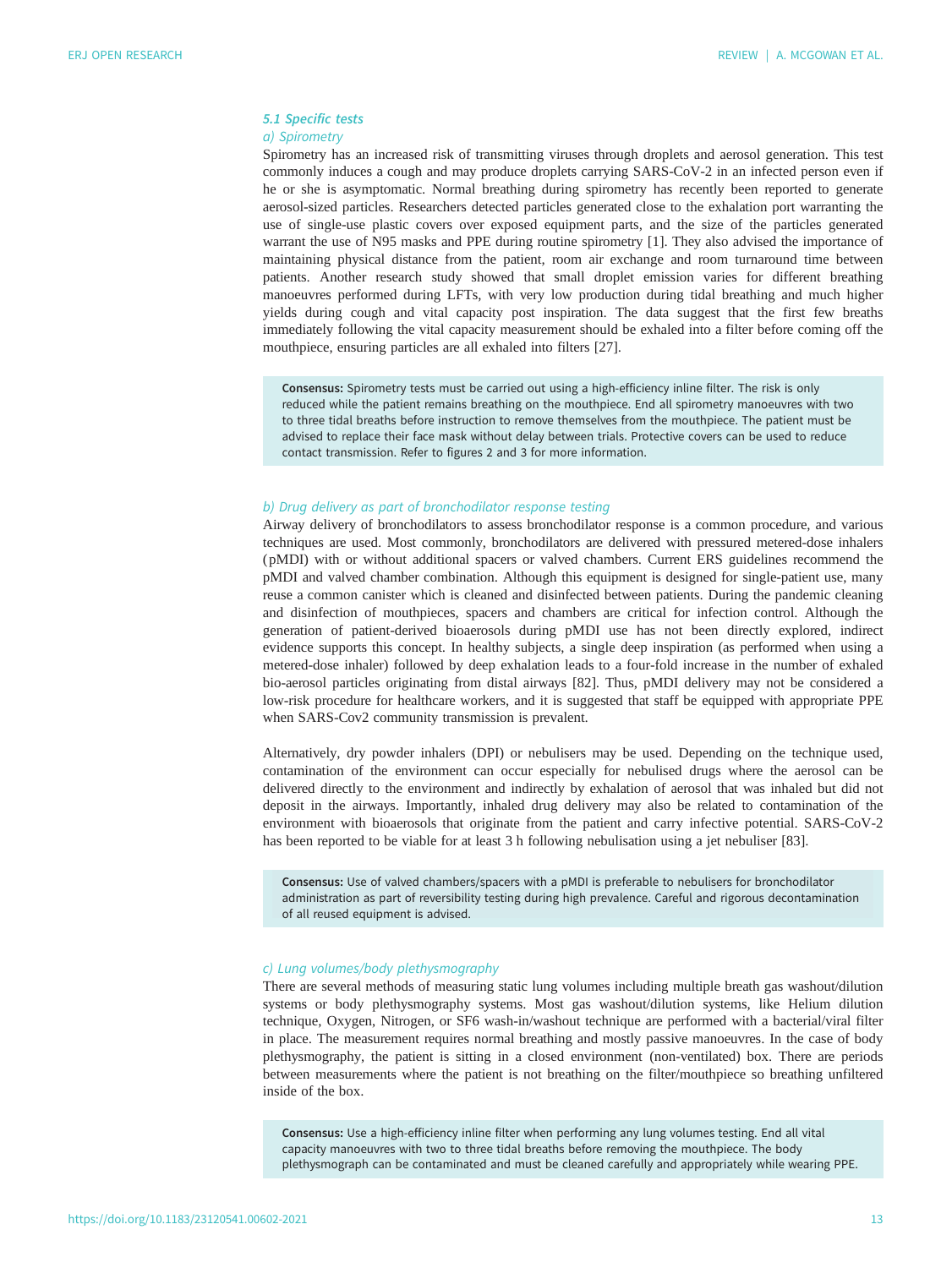# d) Diffusing capacity/transfer factor

The gold standard test is the diffusing capacity by a single breath technique. This test involves the inhalation, breath-hold and exhalation of special mixed gas. It does not necessarily require a forced effort; however, sometimes patients can cough if the inhalation of the test gas is too fast.

Consensus: Use a high-efficiency inline filter when performing the diffusing capacity test. End all vital capacity manoeuvres with two to three tidal breaths before removing the mouthpiece.

## e) Exhaled nitric oxide tests Exhaled nitric oxide

Measurement of exhaled nitric oxide ( $F_{\text{ENO}}$ ) requires an exhalation against a resistance while breathing through a viral/bacterial filter. To measure bronchial production of NO, the patient inhales up to total lung capacity, then exhales at a 50±5 mL⋅s<sup>-1</sup> flow. This manoeuvre does not require a forced or a maximal expiratory effort.

Consensus: Use an inline filter when performing this test.

# Nasal NO

All methods of testing involve air sampling in one of the nostrils via an olive insert with the other nostril free of any obstruction. A microbial filter must be placed between the olive and the sampling line or the sampling line must be discarded/disposed after each patient. The recommended respiratory manoeuvre performed during nasal NO measurement involves an exhalation against a resistance, while keeping the soft palate closed.

When the patient exhales against a resistance into the NO analyser, the manoeuvre is similar to that of  $F_{\text{ENO}}$  measurement (inline filter). When the patient exhales outside the NO analyser (independent resistance) or performs alternative respiratory manoeuvres (breath holding, tidal breathing), the expiration is performed without a filter.

Consensus: An in-circuit (sampling line) filter must be used for this test. If it is not possible to use a filter, the circuit must be discarded. If exhalation does not occur through a filter, it is important to maintain physical distance and minimise exposure time.

# f) Oscillometric assessment of respiratory mechanics

Oscillometry, also called forced oscillation technique (FOT), consists of the application of an external oscillatory pressure signal superimposed on spontaneous breathing, while measuring the resulting flow and pressure response of the respiratory system. The technique allows measuring respiratory input impedance at multiple frequencies. Although referred to as "forced oscillation", this technique is a tidal breathing method and does not require forced respiratory manoeuvres.

Consensus: Use a high-efficiency inline filter when performing this test.

## g) Capnography

Capnography is defined as the non-invasive measurement of the partial pressure of carbon dioxide  $(CO<sub>2</sub>)$ in exhaled breath and is expressed as the  $CO<sub>2</sub>$  concentration over time. Although capnographs are used to measure CO<sub>2</sub> during spontaneous breathing and/or normal ventilation, they can also be subject to high flows (e.g. during coughing or hyperventilation of a patient).

Consensus: An appropriate in-circuit filter must be used.

#### h) Respiratory muscle pressures/sniff test

These tests require maximal inspiratory and expiratory mouth or nasal pressure measurement. These manoeuvres can also induce coughing afterwards, since pulmonary stretch receptors are triggered. During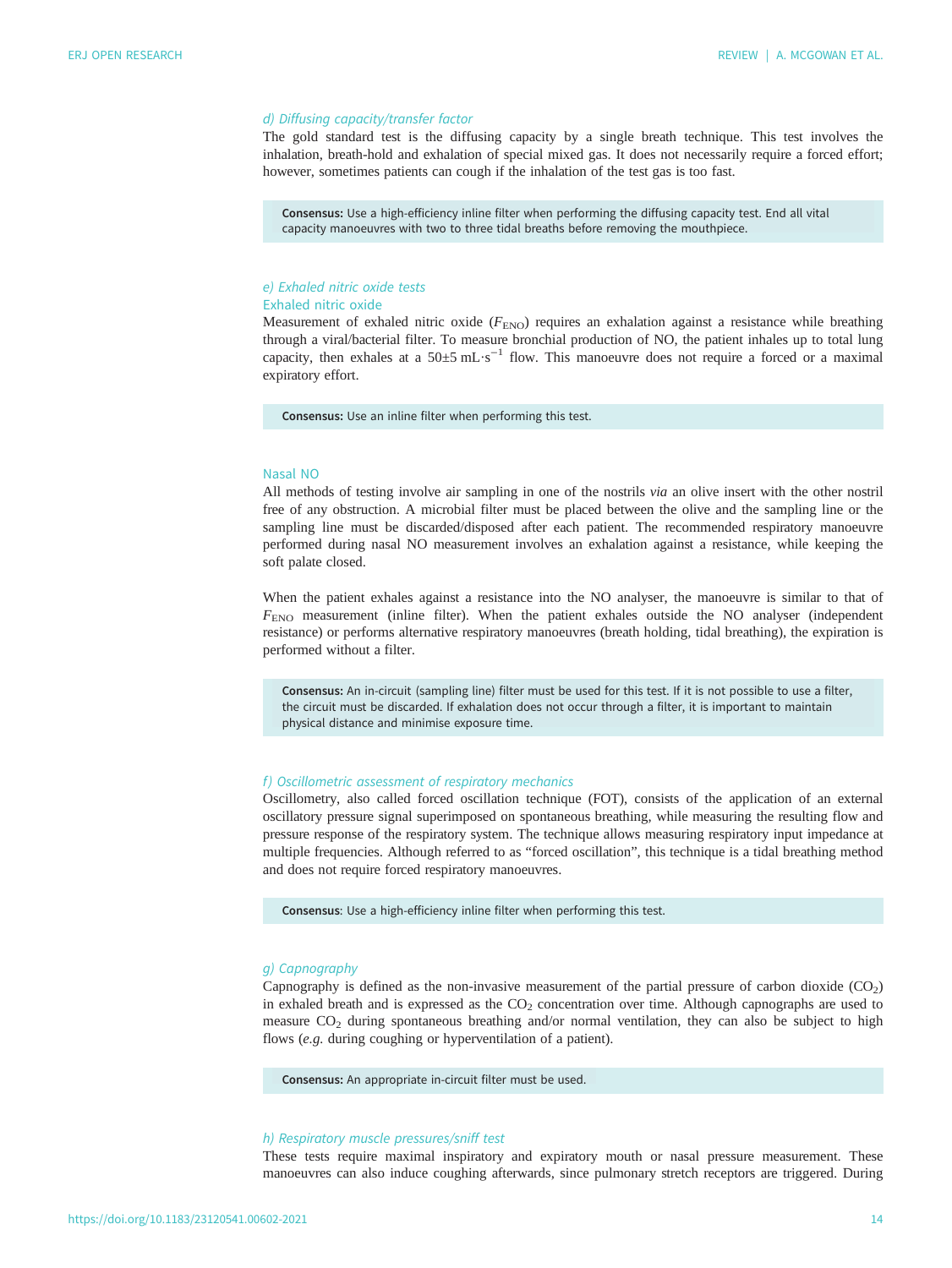the test, there is an increased risk of air leakage at the mouthpiece. A flanged mouthpiece is typically used; however, an inline bacterial/viral filter must be used to prevent cross-contamination.

Consensus: A flanged mouthpiece is typically used; however an inline bacterial/viral filter must be used to prevent cross-contamination.

The sniff measurement cannot be performed with a nasal filter, and one nostril remains open, thereby opening up a pathway for aerosol spreading.

Consensus: Use disposable nasal olive and tubing. Maintain physical distance and minimise exposure time.

#### i) 6-min walk test

The 6-min walk test (6MWT) requires a submaximal level of exertion, and sometimes, in patients with chronic respiratory failure, a maximal level of exertion. The best measure to decrease transmission is by using a face mask [[84\]](#page-23-0). The impact of wearing a face mask when walking has been evaluated in both patients and healthy subjects. Wearing a surgical mask does not reduce the distance covered in a 6MWT but alters the sensation of breathing effort in healthy subjects. The performance of a 6MWT in patients with active SARS-CoV-2 infection should be duly justified given the risk of interpersonal transmission.

#### Consensus:

- The corridor must be low traffic and have natural ventilation.
- The patient must wear a surgical mask during the entire test.
- For patients who cannot tolerate a surgical mask (due to severe lung disease), an alternative option is a plastic face visor; however, extra precautions must be taken to protect staff, i.e. extra PPE must be worn by staff conducting the test.

#### j) Cardiopulmonary exercise tests

Cardiopulmonary exercise testing (CPET) is an important tool in the identification of differential diagnosis, response to interventions and risk stratification for surgical procedures. Resting assessments poorly identify exercise-associated pathophysiology and so the delivery of CPET services is essential. However, these services must be delivered safely for both the patient performing the test and the staff coaching the patient. During CPET the patient is breathing at ever increasing ventilation rates without the exhaled breath being filtered. The potential, therefore, to produce infected droplets will increase the risk of both airborne and surface transmission and needs consideration regarding the potential for protracted viral shedding (i.e. the test lasts >10 min). Appropriate mitigation strategies are required to ensure that CPET can be conducted safely and without posing a risk of transmission and infection. The use of bacterial/viral filters that are routinely used in other LFTs have been postulated as a potential option to further mitigate risk associated with CPET. These filters have an inherent resistance to exhalation and inhalation, but this is very low in relation to the expiratory and inspiratory flows. At high ventilation associated with maximal exercise the likely resistance is still relatively low and would be unlikely to impact exercise performance. The issue associated with the use of such filters on exercise is the water vapour in the exhaled breath which will likely saturate the filter as the exercise test ensues, thus leading to increased resistance to ventilation and impacting exercise performance and dyspnoea, especially in patients with anomalies in ventilatory mechanics. A PhD thesis from 2012 [[85\]](#page-23-0) outlined a trend towards significance of the increase in ventilation at peak exercise in the presence of a filter, but this aspect needs to be verified and validated in further larger studies involving patients and not only healthy volunteers. More recently researchers have confirmed the deleterious effects of using filters during CPET and the impact on measurements and interpretation of results [[86\]](#page-23-0). We therefore advise extreme caution when considering the use of bacterial/ viral filters manufactured specifically for lung function testing as filter exhalation during a CPET.

Consensus: Single-use masks, sensors, turbines and gas lines should be used to prevent transmission from the repeated use. See introductory consensus notes 5.1a to 5.1k.

## k) Bronchial challenge tests

Measures to avoid cross contamination during inhaled drug delivery in the LFT setting For a variety of reasons, doing a bronchial challenge test (BCT) on someone who might have COVID-19 would have to be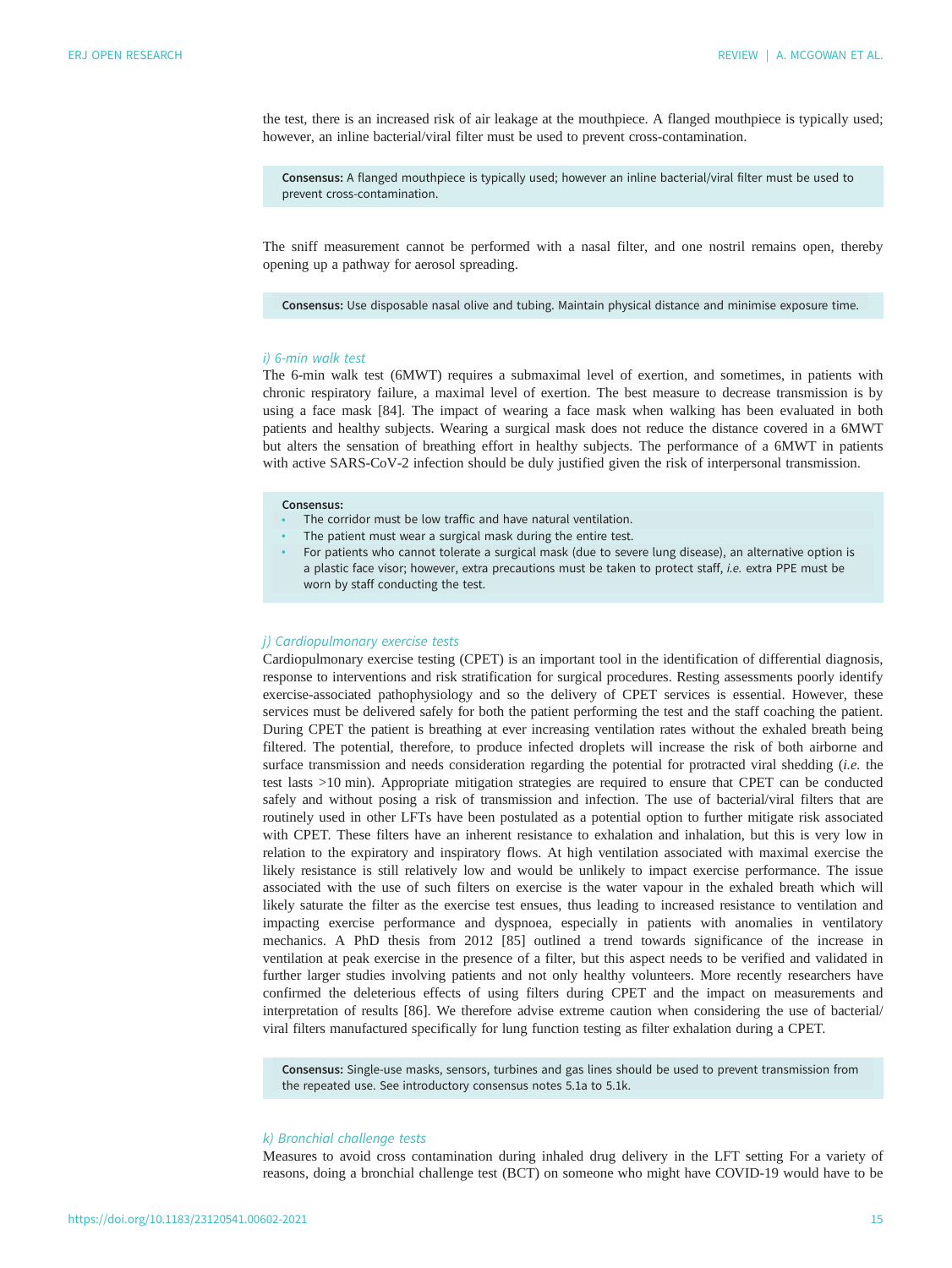considered a high transmission risk. Thus, as in all medical interventions, this risk must be considered in relation to the benefit to be gained from BCT in each patient. Basic pre-test screening for COVID-19 exposure or symptoms, as appropriate for any current lung function service encounter, should be done and, if available, coronavirus testing would be desirable. In a patient known to be COVID-19 positive, the risk of transmission would be greatly elevated and the benefit of the test reduced because respiratory viral infections may cause a positive BCT, so there would be little point in proceeding. Risks of respiratory disease transmission during testing can be mitigated slightly by equipment choices but will depend on appropriate PPE and adequate room ventilation.

Where possible communication exists between the airway opening, either mouth or nose, and the reservoir of a jet nebuliser, due to drooling or just secretions from the mouth or nose, if the subject has COVID-19, the reservoir must be considered contaminated. Hence any aerosol generated will contain infective particles. During the SARS epidemic in 2002/2003, an outbreak in a crowded ward in Hong Kong was linked to jet nebuliser use. This was almost certainly due to the nebulisation from a contaminated reservoir of the nebuliser and the close proximity of the other patients. This risk can be mitigated to some extent with the use of a vibrating mesh nebuliser where the reservoir will not come in contact with any patient secretions [[87\]](#page-23-0), but high-quality filters on the expiratory limb of the nebuliser setup should be considered mandatory.

Another issue is that many subjects cough when performing the test. This usually means taking the nebuliser out of their mouths so that aerosol can enter the environment rather than passing through the filter on the expiratory limb of the equipment. Hence both infected droplets from the coughing subject or from the contaminated reservoir may enter the environment. Nebulisers with a contaminated reservoir that continuously produce aerosol during both the expiratory and inspiratory phase will nebulise directly into the environment if removed from the mouth. Breath-activated nebulisers that cease nebulisation when there is no inspiratory flow through them may offer some advantage. The aerosol that entered but did not yet deposit in the anatomical dead space of the subject or the device will be expired into the atmosphere. While breath-activated nebulisers will reduce the amount of aerosol emitted during the expiratory phase, it is not reduced to zero [\[88](#page-23-0)].

It is becoming recognised that COVID-19 virus particles are infectious not only as droplets, but also in the airborne phase analogous to that of other diseases such as tuberculosis. There are good data to suggest that droplets of 5 µm or less are likely to penetrate below the vocal cords if inhaled, and most nebulisers are designed to produce an aerosol with this particle size. Hence, small, contaminated droplets will be released into the environment and, if still infective after the aqueous carrier has evaporated, will remain as a hazardous suspension for a significant period of time. This would imply that the ventilation standards currently in place for the prevention of the spread of diseases such as tuberculosis or measles would be required during a bronchial provocation test. At the very least for PPE, this would require the equivalent of an N95 tight-fitting mask and face protection to prevent droplet spread to the eyes of the staff. Even more protection would be given by a positive pressure hood such as is the case for those doing bronchoscopy with subjects with a suspicion of tuberculosis.

Consensus: Use breath-actuated nebulisers with single-use filters on the expiratory port of the nebuliser (see introductory consensus notes Section 5.1a to 5.1k).

## Mannitol challenge and other bronchial challenge tests

Mannitol may cause significant cough and/or throat irritation in some individuals [[89\]](#page-24-0). Cough is a common side-effect of mannitol challenge tests possibly due to the combination of the low-resistance device, and a high inspiratory flow, and can result in cough through a mechanical cough reflex due to oropharyngeal deposition of the mannitol [[90\]](#page-24-0). In a phase III study investigating the safety and efficacy of inhaled mannitol as a bronchial challenge test, cough occurred in 535 of 592 (of whom 91 were non-asthmatic) subjects. In some cases, cough was so severe that the test had to be delayed (one in seven subjects), or even ended prematurely (1 in 100 subjects). Therefore, this test has a high risk of virus transmission, and should be managed as a higher risk AGP and conducted only in a ventilation-controlled room. PPE as per [table 1](#page-7-0) should be used.

Exercise provocation, eucapnic voluntary ventilation (EVH) and cold air challenge tests require strong stimulus test targets such as high ventilation rates to induce bronchoconstriction [\[91](#page-24-0)]. The stimulus is also delivered continuously over several minutes. There is currently no reported evidence on the use or impact of filters during these tests. A common side-effect of these tests is cough due to the osmotic changes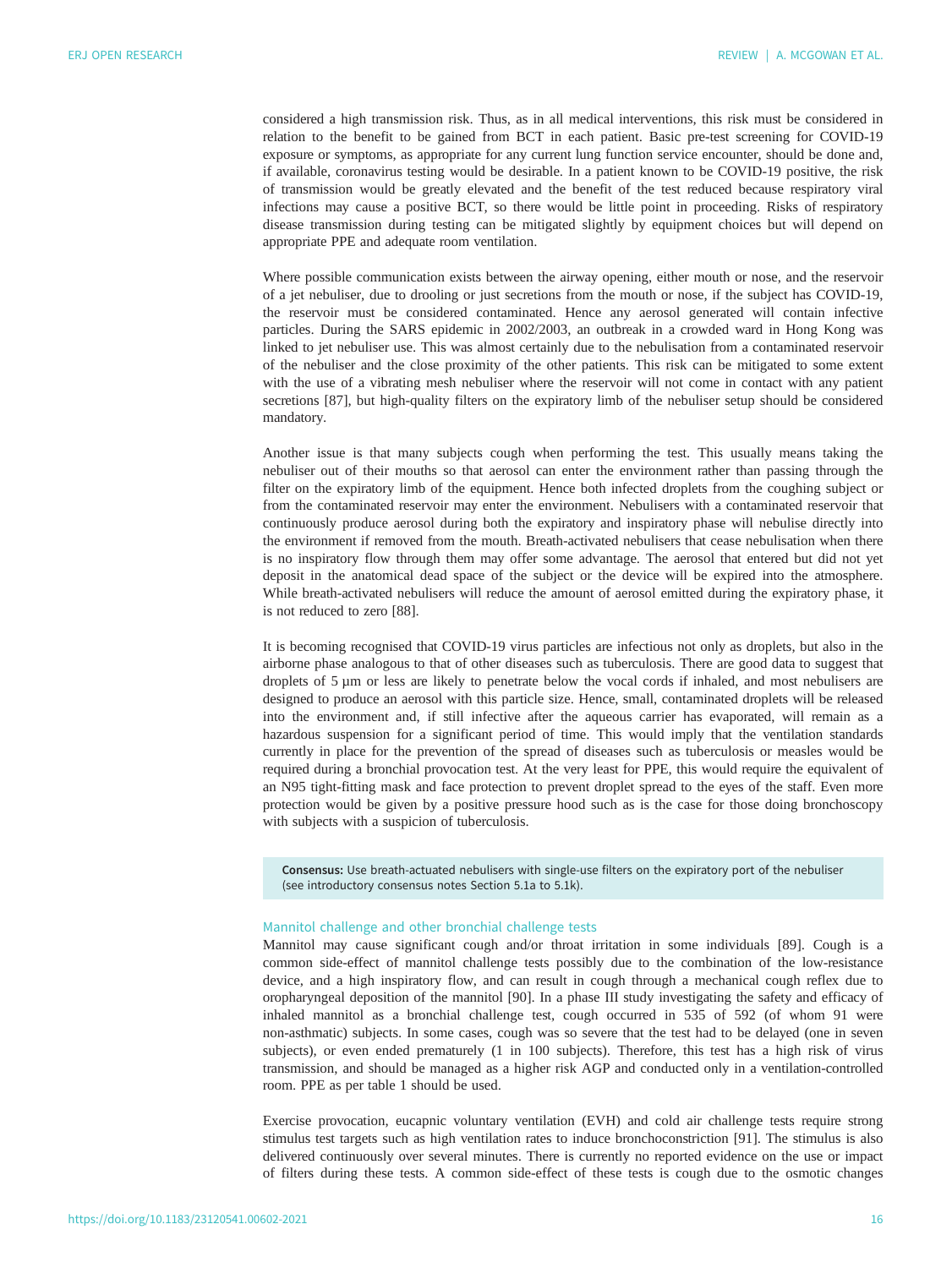induced by the strong stimulus applied. There is also a high chance of hypersalivation and environmental contamination with EVH and cold air tests. Consequently, these tests have a high risk of virus transmission, should be managed as an AGP and conducted only in a ventilation-controlled room. PPE as per [table 1](#page-7-0) (BCT) should be used. Cough, which is commonly associated with inhalation of bronchoconstrictor agents, may also contribute to bio-aerosol generation. Therefore, airway drug delivery carries the risk of exposure to patient-derived bioaerosols and thus carries a risk of infection for healthcare workers.

#### Consensus: See introductory consensus notes 5.1a to 5.1k.

#### 5.2 Filters

# a) Lung function test filters

Selecting the appropriate filter requires conformance with several different criteria including type, efficiency, cost, performance, impact on dead space and calibration [[91\]](#page-24-0). The filter manufacturer must provide written documentation of this information ideally with independently verified test data. International and national guidelines suggest that the resistance of the circuitry of an instrument including the filter should be <0.15 kPa·L<sup>-1</sup>·s<sup>-1</sup> [[92\]](#page-24-0). The final consideration when deciding on the appropriate filter type is the size of the particle that is trapped by the membrane. Knowledge of the magnitude of airborne pathogens in comparison to other particles that may be inhaled from the air can be related to the grade of filter that is necessary for the protection of equipment from a pathogen. In lung function systems, the filter with a total circuit resistance that complies with international and national standards and provides the greatest protection should be used. Equipment calibration must be carried out with the filter in place [[93\]](#page-24-0).

#### Filtration efficiency related to spirometry filters' membrane

Front-end filters Single-use bacterial/viral inline filters that meet international standards of filtration performance should be used for each patient [\[94](#page-24-0)]. Filters must have been tested with viral-sized particles that are smaller than SARS-CoV-2, i.e. <0.8 µm. Given that high peak expiratory flows in the range of 400 to 700 L·min−<sup>1</sup> are generated by adult patients during spirometry, filters must have been tested at a continuous high expiratory flow for a period of time to demonstrate a minimum proven viral filtration efficiency of at least 99.9% to reduce at minimum the "cross-contamination" risk. Some filter manufacturers have tested their filters for between 2 min and 5 min, and this type of information can be provided by the manufacturers. Each laboratory should confirm with manufacturers that filters adequately protect against SARS-CoV-2-sized viral particles.

## b) Nebuliser and dosimeter filters for methacholine challenge tests

Back-end filters The specification of the high-efficiency filters is important, e.g. compliance with NaCl filtration standard ISO 23328-1, bacterial and viral filtration efficiency, pressure/flow resistance and water retention. Filter efficiency should be checked for both dry and wet conditions. Flow resistance must be based on ISO 9360-1:2000 and water retention. Note that most currently used filters are tested with salt aerosol at a penetrating aerosol size of ∼0.3 µm and a flow of 30 L·min−<sup>1</sup> , and a range of different particle sized aerosols consistent with SARS-CoV-2.

# Section 6: Management of special populations

Many attending for tests are often vulnerable patients who require special consideration and/or urgent evaluation. Infection prevention and control is crucial for all patients but especially for particular patient groups. These patients are often accompanied by other persons ( parent, caregiver or interpreter). Accompanying persons/chaperones must also undergo triage if they are required to enter the testing area, wear face masks and comply with physical distancing rules. When a patient is undergoing advanced tests such as CPET and bronchial challenge tests, accompanying persons must also wear appropriate PPE and comply strictly with physical distancing. A risk assessment may also be required.

## a) Paediatrics

A paper published by an international expert paediatric group [[95](#page-24-0)] discusses the particular precautions commonly used in paediatric lung function services. They provide detail specific to paediatrics on test preparation, testing rooms, LFT procedures, and aerosol generation, testing personnel, tidal breathing techniques, proposed long-term changes to practice, test indications, considerations for specific patient groups, e.g. patients with cystic fibrosis (CF), home testing for CF patients and directions for the future.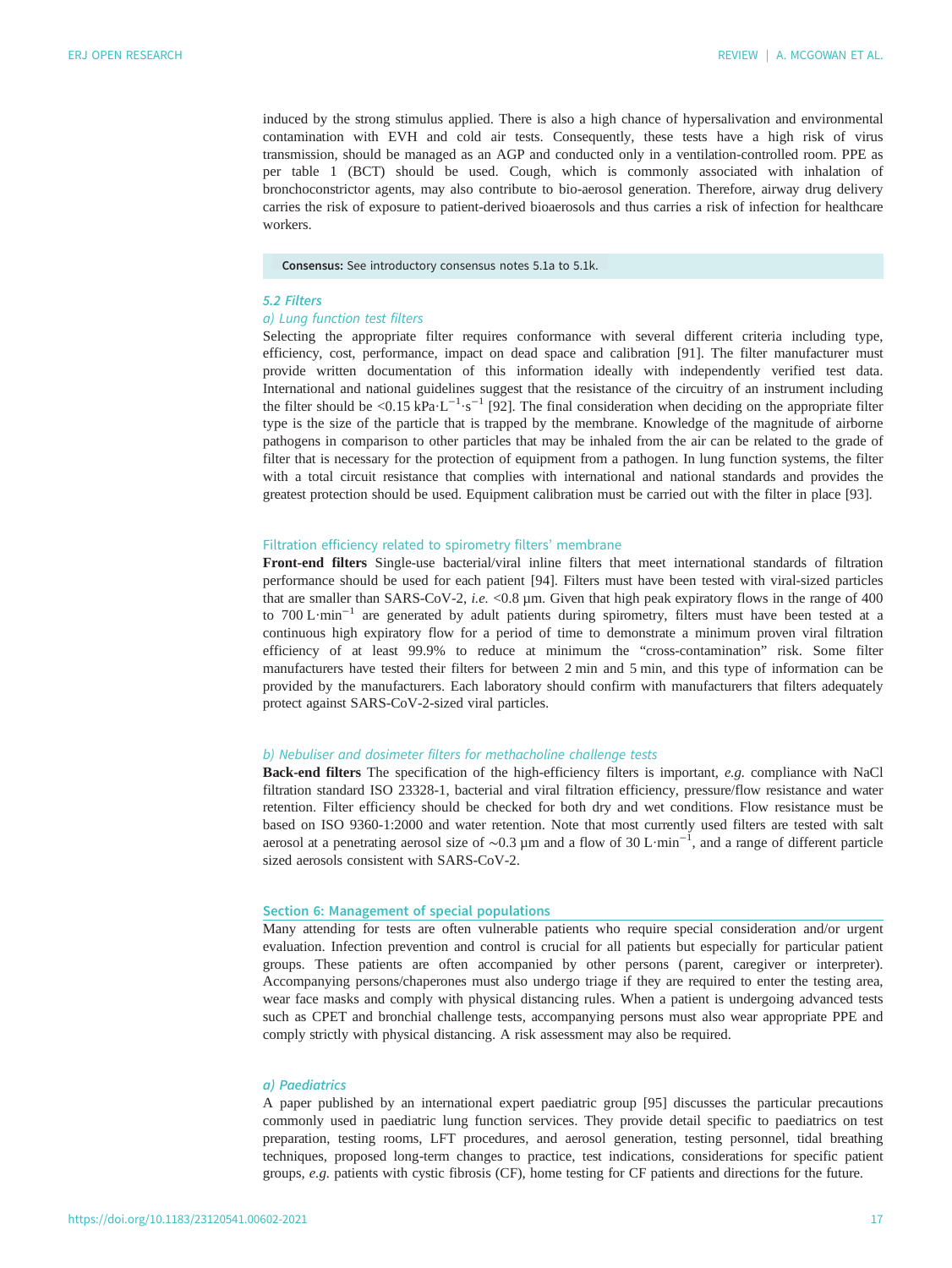# b) Elderly patients

Patients aged over 65 years have been identified in the high risk of severe and critical course of COVID-19 group, some burdened by comorbidities. The case-fatality rate due to COVID-19 is significantly higher than in the general population [[96, 97\]](#page-24-0). Thus, lung function testing in elderly individuals should be assessed carefully. The urgent/essential clinical circumstances for lung function testing need to be discussed with the clinician in terms of benefit/risk balance and if so, performed with extreme precautions.

#### c) Lung cancer and surgery patients

Lung function services have mostly continued for cancer diagnosis and therapy/surgery. Although in the first wave, fewer patients presented to their primary care doctors with suspicious symptoms related to cancer, patients are encouraged to seek treatment as the hospitals have restarted services in the safest manner possible. Patients attending for LFTs are prioritised and extra precautions are followed dependent on the patient circumstances.

#### d) Immunocompromised patients

Special considerations must be given to patients with compromised immune systems. Prioritise patients who urgently require testing to the first appointment of the day; use of a separate waiting area or taking patients directly to the testing rooms is advisable. An assessment of risk to the patient may be necessary and consideration of alternative testing options be considered (see [figure 2\)](#page-8-0).

#### e) Post-COVID-19 rehabilitation

Lung function is an important part of patient evaluation in post-COVID-19 disease [[98\]](#page-24-0). Studies to optimise rehabilitation might require serial lung function measurements. Priority must be given to this patient group based on post-infection wait times for LFTs as discussed in Section 2c.

#### Section 7: Testing outside the hospital

# Spirometry in the community and primary care

Spirometry is the most common lung function test performed in the community (e.g. primary care, occupational health) and carries the same risks as hospital-based spirometry (indoor testing). There are some important factors to consider:

- In the past, the use of disposable flow sensors has been considered a very safe way of testing; however, now the risk of potential contamination through the expiratory airflow is high. Some manufacturers have developed a filter solution in response to the requirement, and where available they must be used.
- In the community setting the testing rooms are not often a suitable size or equipped with an adequate ventilation system. Until there is a clear understanding of the infective transmissibility of SARS-CoV-2, we endorse a precautionary approach and to follow the many national or institutional recommendations of indoor testing and requirements for PPE and room ventilation.
- If spirometry cannot be performed for the reasons mentioned above, the patient might have to be referred to the hospital laboratories with the necessary facilities.
- Another option to consider is "in-car" spirometry, similar to in-car COVID-19 PCR testing. This outdoor testing approach was introduced in the UK for the continuity of spirometry services [[49\]](#page-22-0). Many patients express a fear of attending the hospital for tests, and this offers the patients an option to be tested in their own car, where they may feel safer. This option has its difficulties, e.g. obtaining accurate height measurement, and establishing whether the car seat offers the correct sitting position, and it is weather dependent. Positives are that it allows for continuity of service, no restrictions on physical distance from the patient during testing and does not impact on hospital accommodation.

# Section 8: Telemedicine/video-coached spirometry

The traditional practice of medicine around the world was transformed due to COVID-19, and public and private providers were forced to rapidly adapt and continue to deliver care using innovative solutions. LFTs are not exempt from this trend; in fact several spirometer companies were already prepared and had products ready to offer to the telemedicine market. Some of them are specifically designed for connected health applications with other sensors and applications, such as oxygen saturation measured by pulse oximetry  $(S_{\text{pO}_2})$ , ECG and 6MWT. Since telemedicine allows lung function measurements (with or without video instruction) at home this is a safe application to prevent the spread of the virus but it requires video instruction) at home, this is a safe application to prevent the spread of the virus, but it requires trained patients, sufficient devices and a safe platform for immediate and continuous updates to the clinician about lung health trends. Although this option has proved helpful during the peak phases of the pandemic, it was demonstrated in a recent study that telemedicine home tests of vital capacity were poorly correlated to lab-based measurements thus should not be used as a permanent replacement for performing LFTs [\[99](#page-24-0)].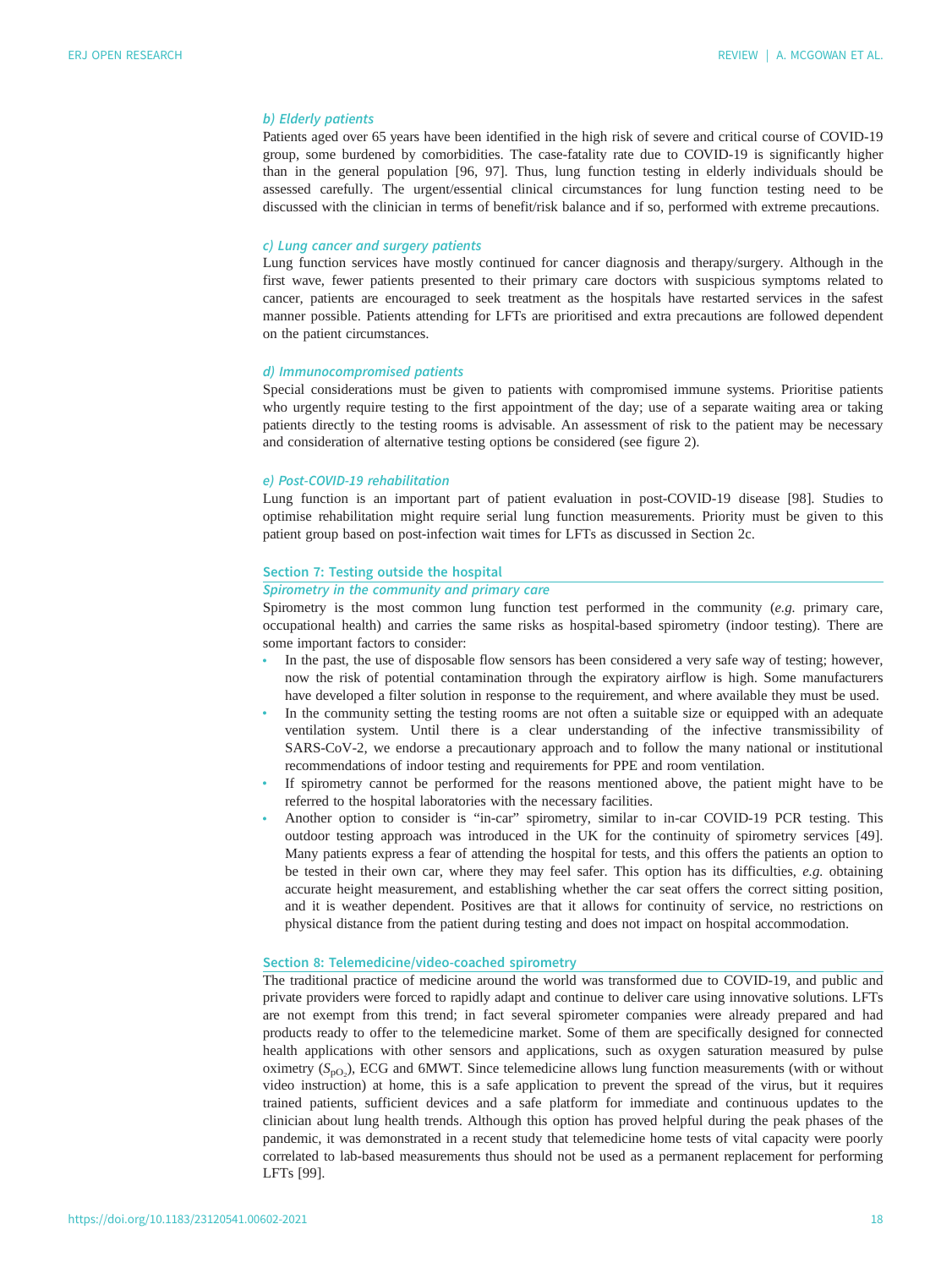<span id="page-19-0"></span>

FIGURE 4 Lung function testing (LFT) pathway with precautions during coronavirus disease 2019 (COVID-19) pandemic. BCT: bronchial challenge test; CPET: cardiopulmonary exercise testing; S<sub>pO2</sub>: oxygen saturation measured by pulse oximetry; PPE: personal protective equipment; HEPA: high-efficiency particulate air; ACH: air changes per hour.

#### Section 9: Patient information

The European Lung Foundation (ELF) stresses the need that patients continue to have their health needs met as before the COVID-19 pandemic [[100](#page-24-0)]. It is therefore of utmost importance that regular appointments can go on safely, or be rescheduled to a safer time, or take place via, for instance, telephone or video call. A hospital and the lung function laboratory must be safe environments for each patient so appropriate care can be delivered at all times.

## Section 10: Conclusion

In this document, we have provided an expert group consensus on the performance of LFTs in the period of COVID-19. We anticipate this consensus may also be relevant for any future respiratory pandemic. We have presented an overview of operational and environmental issues. For individual tests, we have provided our consensus on specific test requirements, the PPE that is advised and how cleaning should be prioritised.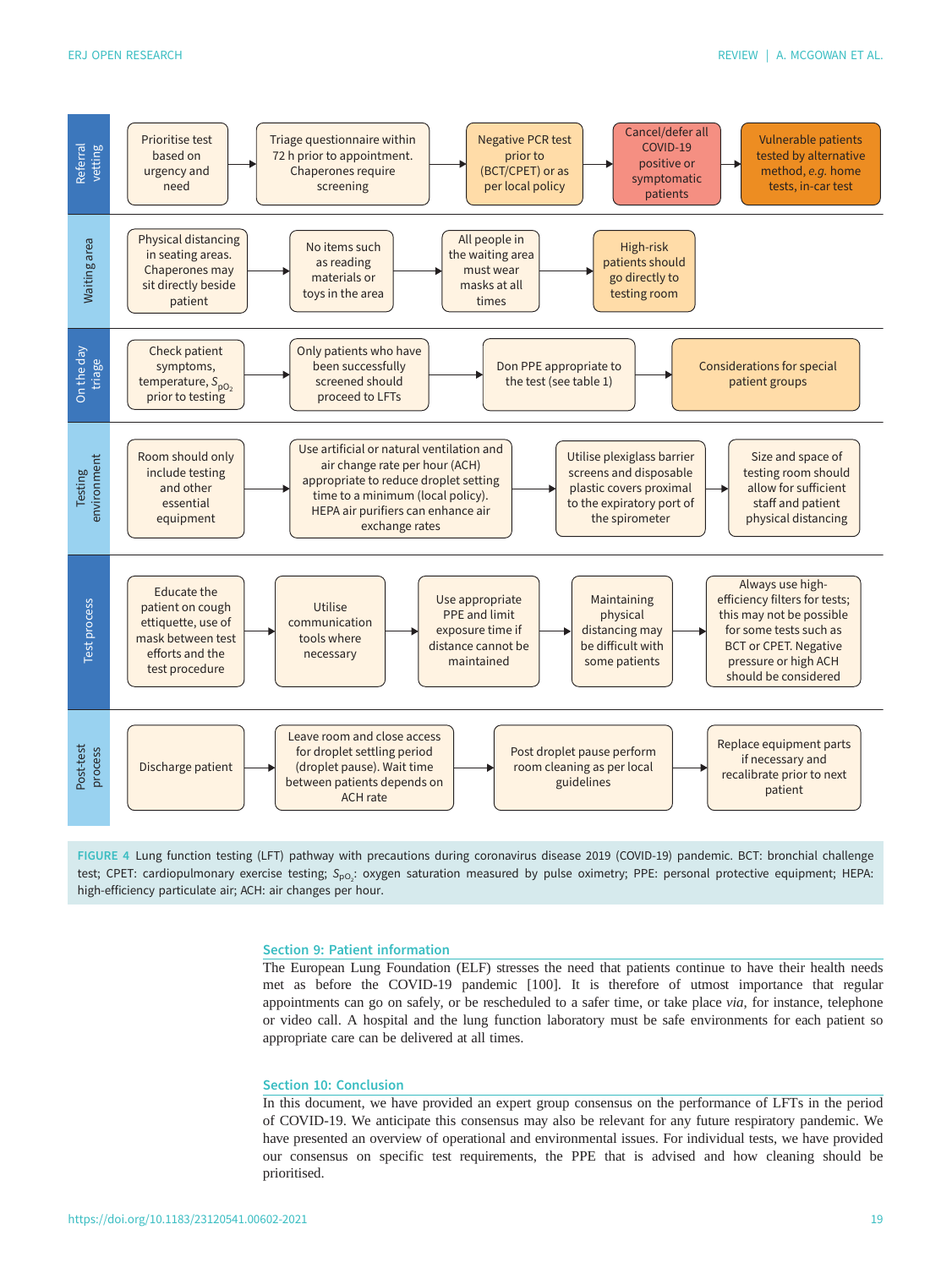<span id="page-20-0"></span>This virus has highlighted how vulnerable a healthcare system is and forces us to re-think which tests are necessary under pandemic situations, and whether they are essential to patient care. If so, then how can tests be prioritised and safely performed while also ensuring the safety of the patient as well as the healthcare worker. In the past, hospitals were built to safely deal with a patient suffering from pulmonary disease such as tuberculosis, but the current situation shows that for COVID-19 patient management systems must be improved.

Lung function procedures might therefore be altered in the future to make them safer in preventing the transmission of disease via contact, droplet and also aerosol production and contamination. It might have far-reaching effects, for instance in the ventilation and filtering demands of hospital rooms and waiting areas, and also on cleaning procedures. A suggested pathway for LFTs with precaution is detailed in [figure 4](#page-19-0).

Provenance: Submitted article, peer reviewed.

Conflict of interest: A. McGowan has nothing to disclose. P. Laveneziana reports personal fees from Novartis France, Chiesi France and Boehringer France, outside the submitted work. S. Bayat has nothing to disclose. N. Beydon has nothing to disclose. P.W. Boros has nothing to disclose. F. Burgos reports participation on a scientific advisory board for Medical Graphics Coorporation Diagnostics. M. Fležar has nothing to disclose. M. Franczuk reports personal fees from AstraZeneca, Boehringer Ingelheim and Chiesi, outside the submitted work. M-A. Galarza has nothing to disclose. A.H. Kendrick has nothing to disclose. E. Lombardi reports nonfinancial support from AbbVie, personal fees from Angelini and Boehringer, personal fees and nonfinancial support from Chiesi, personal fees from GSK, nonfinancial support from Lusofarmaco, personal fees and nonfinancial support from Novartis, personal fees from Omron, grants and nonfinancial support from Restech, grants and personal fees from Sanofi, personal fees and nonfinancial support from Vertex, and personal fees from Vifor, outside the submitted work. J. Makonga-Braaksma has nothing to disclose. M.C. McCormack reports royalties from UpToDate, and personal fees from Vera Med, GlaxoSmithKline and Celgene, outside the submitted work. L. Plantier has nothing to disclose. S. Stanojevic has nothing to disclose. I. Steenbruggen has nothing to disclose. B. Thompson has nothing to disclose. A.L. Coates has nothing to disclose. J. Wanger has nothing to disclose. D.W. Cockcroft reports participation on a medical advisory board for Pharmaxis. B. Culver has nothing to disclose. K. Sylvester has nothing to disclose. F. de Jongh has nothing to disclose.

## References

- 1 Helgeson SA, Lim KG, Lee AS, et al. Aerosol generation during spirometry. Ann Am Thorac Soc 2020; 17: 1637–1639.
- Wilson, NM, Marks, GB, Eckhardt, A, et al. The effect of respiratory activity, non-invasive respiratory support and facemasks on aerosol generation and its relevance to COVID-19. Anaesthesia 2021; 76: 1465–1474.
- 3 McGowan A, Sylvester K, et al. Lung function testing during COVID-19 pandemic and beyond. Recommendation from ERS Group 9.1 [Respiratory function technologists/scientists] ERS Group 9.1, May 2020.<https://ers.app.box.com/s/zs1uu88wy51monr0ewd990itoz4tsn2h>
- 4 Thompson B, Warner J. Peak Respiratory Bodies recommend suspension of lung function testing. The Thoracic Society of Australia & New Zealand and Australian and New Zealand Society of Respiratory Science Ltd, 2020. https://nwmphn.org.au/wp-content/uploads/2020/10/peak\_respiratory\_bodies\_recommend\_suspension\_ of\_lung\_function\_testing.pdf. Accessed June 2020
- 5 ARTP COVID-19 Group. Respiratory function testing during endemic COVID-19. www.artp.org.uk/write/ MediaUploads/Standards/COVID19/Respiratory\_Function\_Testing\_During\_Endemic\_COVID\_V1.5.pdf [Date last](Date last updated: 26 May 2020.) [updated: 26 May 2020.](Date last updated: 26 May 2020.)
- 6 Wilson KC, Kaminsky DA, Michaud G, et al. Restoring Pulmonary and Sleep Services as the COVID-19 Pandemic Lessens. From an Association of Pulmonary, Critical Care, and Sleep Division Directors and American Thoracic Society-coordinated Task Force. Ann Am Thorac Soc 2020; 17: 1343–1351.
- 7 Pulmonary Function and Clinical Respiratory Physiology Working Committee of Respiratory, Physicians Branch of Chinese Medical Doctor Association, Pulmonary Function Group of Respiratory Therapy Group, Respiratory Disease Branch of Chinese Medical Association. Expert consensus on lung function examination during the prevention and control of new coronavirus pneumonia. Chinese J Tuberculosis Respir Dis 2020; 133: 1595–1602.
- 8 Canadian Society of Respiratory Therapists. Position Statement on Procedures creating a heightened risk of infection during an outbreak of a communicable respiratory disease. CSRT 2020. [www.csrt.com/wp-content/](http://www.csrt.com/wp-content/uploads/CSRT-Procedures-Duringan-Outbreak-April-2020-v2.pdf) [uploads/CSRT-Procedures-Duringan-Outbreak-April-2020-v2.pdf](http://www.csrt.com/wp-content/uploads/CSRT-Procedures-Duringan-Outbreak-April-2020-v2.pdf)
- 9 Bignamini E, Cazzato S, Cutrera R, et al. Italian pediatric respiratory society recommendations on pediatric pulmonary function testing during COVID-19 pandemic. Ital J Pediatr 2020; 46: 68.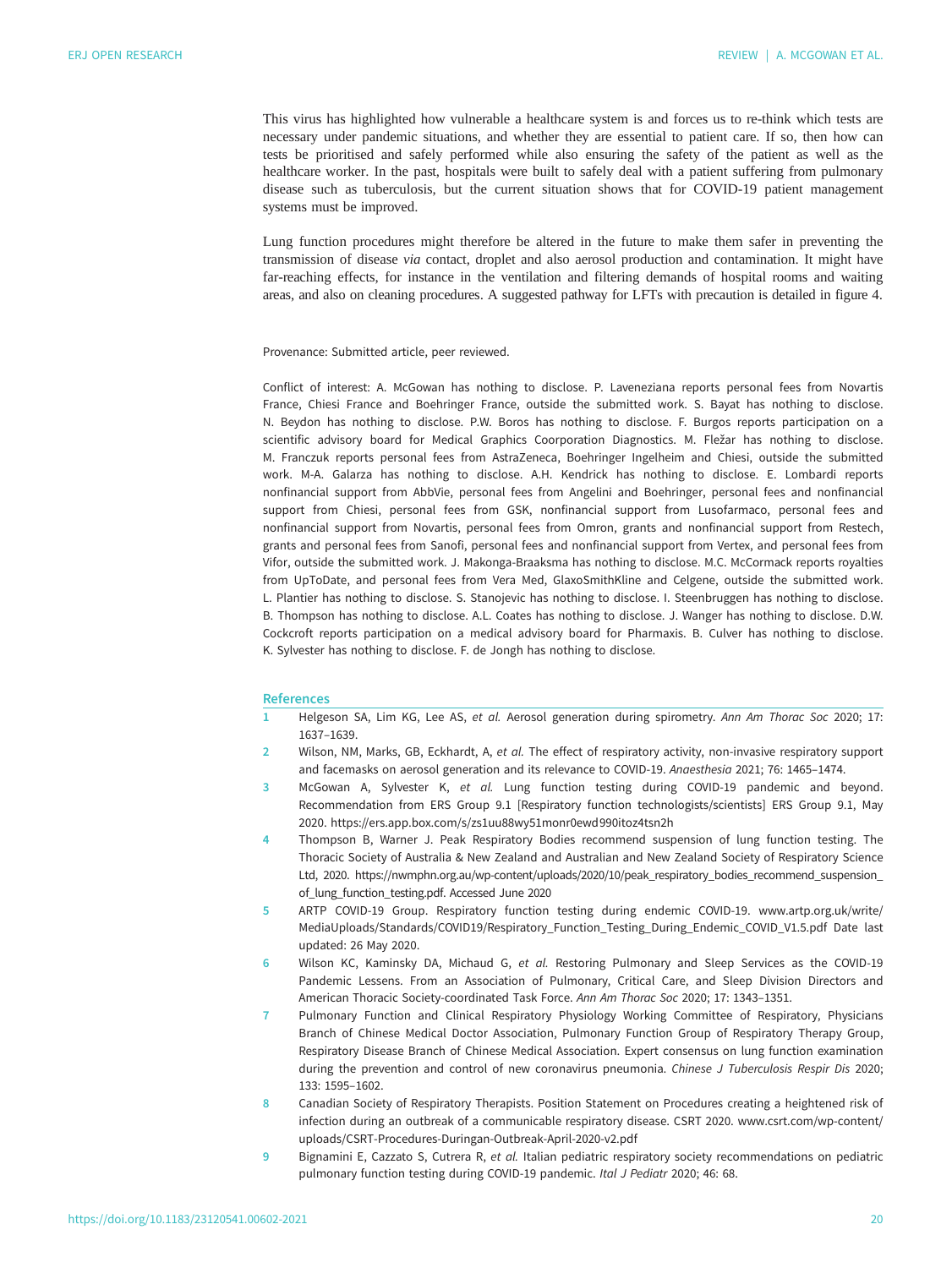- <span id="page-21-0"></span>10 Guerra A, Garcia YT, Diaz-Perez D Recommendations for the Prevention of Coronavirus Infection in the Pulmonary Function Units of the Different Care Settings. Spanish Society of Allergy and Clinical Immunology, 2020, p. 1–7. [https://drive.google.com/file/d/1JPyCJ0 qiewcUTybJd0sxkruj-lbr8Z9/view.](https://drive.google.com/file/d/1JPyCJ0 qiewcUTybJd0sxkruj-lbr8Z9/view)
- 11 Plantier L, Costes F. groupes de travail 'Fonction' et 'Alvéole' de la Société de pneumologie de langue française. Rev Mal Respir 2020; 37: 608–612.
- 12 Gemicioğlu B, Börekçi Ş, Görek Dilektaşlı A, et al. Turkish Thoracic Society Experts Consensus Report: recommendations for pulmonary function tests during and after COVID 19 pandemic. Turk Thorac J 2020; 21: 193–200.
- 13 Lombardi C, Milanese M, Cottinin M. Rethinking Respiratory Function Test Lab in the Era of COVID-19: considerations about the "today" and the "day after". Ann Allergy Asthma Immunol 2020; 125: 210–211.
- 14 McCormack MC, Kaminsky DA. Pulmonary Function Laboratories: Advice Regarding COVID-19. [www.thoracic.](http://www.thoracic.org/professionals/clinical-resources/disease-related-resources/pulmonary-function-laboratories.php) [org/professionals/clinical-resources/disease-related-resources/pulmonary-function-laboratories.php](http://www.thoracic.org/professionals/clinical-resources/disease-related-resources/pulmonary-function-laboratories.php) Date last accessed: March 2021.
- 15 Bhardwaj J, Hong S, Jang J, et al. Recent advancements in the measurement of pathogenic airborne viruses. J Hazard Mater 2021; 420: 126574.
- 16 Clausen JL. Lung volume equipment and infection control. Eur Respir J 1997; 10: 1928-1932.
- 17 Centers for Disease Control and Prevention. Scientific Brief: SARS-CoV-2 Transmission. 2021. [www.cdc.gov/](http://www.cdc.gov/coronavirus/2019-ncov/science/science-briefs/sars-cov-2-transmission.html) [coronavirus/2019-ncov/science/science-briefs/sars-cov-2-transmission.html](http://www.cdc.gov/coronavirus/2019-ncov/science/science-briefs/sars-cov-2-transmission.html) Date last updated: 7 May 2021. Date last accessed: August 2021.
- 18 World Health Organization. Coronavirus disease (COVID-19): How is it transmitted? 2021. [www.who.int/](http://www.who.int/news-room/q-a-detail/coronavirus-disease-covid-19-how-is-it-transmitted?) [news-room/q-a-detail/coronavirus-disease-covid-19-how-is-it-transmitted?](http://www.who.int/news-room/q-a-detail/coronavirus-disease-covid-19-how-is-it-transmitted?) Date last accessed: September 2021.
- 19 ARTP. COVID19 Infection control issues for lung function. Prepared by ARTP COVID19 Group. [www.artp.org.](http://www.artp.org.uk/COVID19) [uk/COVID19](http://www.artp.org.uk/COVID19) Date last accessed: March 2021.
- 20 Li J, Jing G, Fink JB, et al. Airborne particulate concentrations during and after pulmonary function testing. Chest 2021; 159: 1570–1574. Epub 2020 Nov 1. PMID: 33144080.
- 21 Lindsley WG, King WP, Thewlis RE, et al. Dispersion and exposure to a cough-generated aerosol in a simulated medical examination room. J Occup Environ Hyg 2012; 9: 681-690.
- 22 Coleman KK, Tay DJW, Sen Tan K, et al. Viral load of SARS-CoV-2 in respiratory aerosols emitted by COVID-19 patients while breathing, talking, and singing. Clin Infect Dis 2021; in press [\[https://10.1093/cid/](https://10.1093/cid/ciab691) [ciab691\]](https://10.1093/cid/ciab691)
- 23 Dhand R, Li J. Coughs and sneezes: their role in transmission of respiratory viral infections, including SARS-CoV-2. Am J Respir Crit Care Med 2020; 202: 651–659.
- 24 Kimberley L, Swan J, Perera M, et al. P36 Cough provoked by lung function testing: should lung function testing be treated as an aerosol generating procedure post COVID-19? BMJ 2021; 76: A104–A105.
- 25 GINA. GINA guidance about COVID-19 and asthma. [https://ginasthma.org/wp-content/uploads/2021/03/21\\_](https://ginasthma.org/wp-content/uploads/2021/03/21_03_30-GINA-COVID-19-and-asthma.pdf) [03\\_30-GINA-COVID-19-and-asthma.pdf](https://ginasthma.org/wp-content/uploads/2021/03/21_03_30-GINA-COVID-19-and-asthma.pdf) Date last accessed: March 2021. Date last updated: 30 March 2021.
- 26 Tomisa G, Horváth A, Farkas Á, et al. Real-life measurement of size-fractionated aerosol concentration in a plethysmography box during the COVID-19 pandemic and estimation of the associated viral load. J Hospital Infect 2021; 118: 7–14. ISSN 0195-6701,
- 27 Greening NJ, Larsson P, Ljungström E, et al. Small droplet emission in exhaled breath during different breathing manoeuvres: implications for clinical lung function testing during COVID-19. Allergy 2021; 76: 915–917.
- 28 Wu JKY, Ryan CM, Hiebert RJ, et al. Aerosol generation during pulmonary function testing: monitoring during different testing modalities. Can J Respir Crit Care Sleep Med 2021; in press [[https://doi.org/10.1080/](https://doi.org/10.1080/24745332.2021.1965926) [24745332.2021.1965926](https://doi.org/10.1080/24745332.2021.1965926)].
- 29 Hamilton F, Arnold D, Bzdek BR, et al. Aerosol generating procedures: are they of relevance for transmission of SARS-CoV-2? Lancet Respir Med 2021; 9: 687–689.
- 30 Brown J, Gregson FKA, Shrimpton A, et al. A quantitative evaluation of aerosol generation during tracheal intubation and extubation. Anaesthesia 2021; 76: 174–181.
- 31 Klompas M, Baker M, Rhee C. What is an aerosol-generating procedure? JAMA Surg 2021; 156: 113–114. [http://dx.doi.org/10.1001/jamasurg.2020.6643.](http://dx.doi.org/10.1001/jamasurg.2020.6643)
- 32 Morley A, Bzdek B, Reid J, et al. Aerosol emission from the respiratory tract: an analysis of relative risks from oxygen delivery systems. medRxiv 2021; preprint [\[https://doi.org/10.1101/2021.01.29.21250552\]](https://doi.org/10.1101/2021.01.29.21250552)
- 33 Saunders MJ, Haynes JM, McCormack MC, et al. How local SARS-CoV-2 prevalence shapes pulmonary function testing laboratory protocols and practices during the COVID-19 pandemic. Chest 2021; 160: 1241–1244.
- 34 Campbell F, Archer B, Laurenson-Schafer H, et al. Increased transmissibility and global spread of SARS-CoV-2 variants of concern as at June 2021. Euro Surveill 2021; 26: 2100509.
- 35 Li Y, Liang M, Gao L, et al. Face masks to prevent transmission of COVID-19: A systematic review and meta-analysis. Am J Infect Control 2021; 49: 900–906.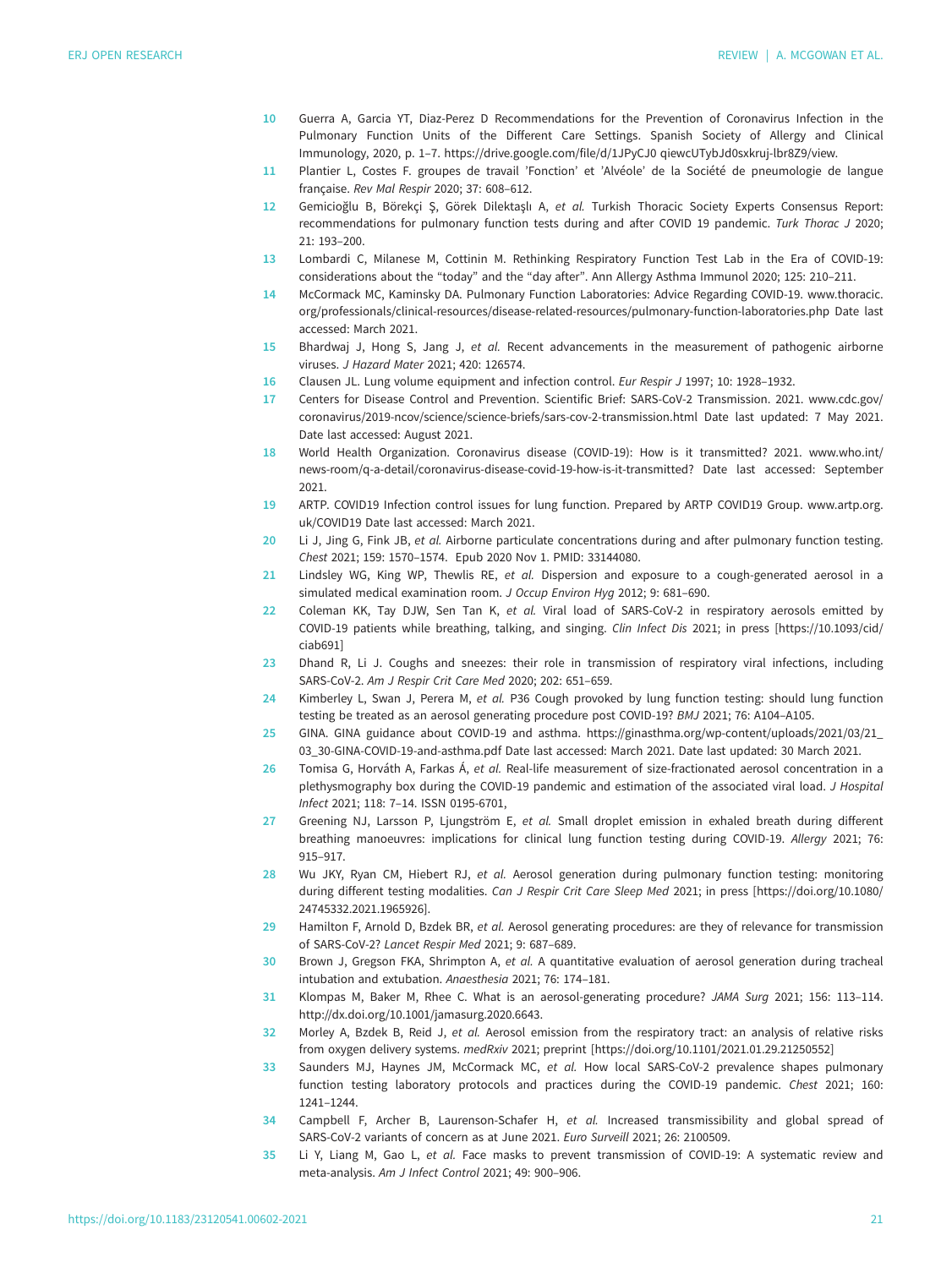- <span id="page-22-0"></span>36 Gawn J, Clayton M, Makison C, et al. Evaluating the protection afforded by surgical masks against influenza bioaerosols. Gross protection of surgical masks compared to filtering facepiece respirators. Research Report RR619. Health and Safety Laboratory for the Health and Safety Executive, 2008. [www.hse.gov.uk/research/](http://www.hse.gov.uk/research/rrpdf/rr619.pdf) [rrpdf/rr619.pdf.](http://www.hse.gov.uk/research/rrpdf/rr619.pdf)
- 37 Yassi A, Moore D, Fitzgerald JM, et al. Research gaps in protecting healthcare workers from SARS and other respiratory pathogens: an interdisciplinary, multi-stakeholder, evidence-based approach. J Occup Environ Med 2005; 47: 41–50.
- 38 Oian Y, Willeke K, Grinshpun SA, et al. Performance of N95 respirators: filtration efficiency for airborne microbial and inert particles. Am Ind Hyg Assoc J 1998; 59: 128–132.
- 39 Thomas JP, Srinivasan A, Wickramarachchi CS, et al. Evaluating the national PPE guidance for NHS healthcare workers during the COVID-19 pandemic. Clin Med 2020; 20: 242–247.
- 40 Cappa CD, Asadi S, Barreda S, et al. Expiratory aerosol particle escape from surgical masks due to imperfect sealing. Sci Rep 2021; 11: 12110.
- 41 Asadi S, Wexler AS, Cappa CD, et al. Aerosol emission and superemission during human speech increase with voice loudness. Sci Rep 2019; 9: 2348.
- 42 Morawska L, Johnson GR, Ristovski ZD, et al. Size distribution and sites of origin of droplets expelled from the human respiratory tract during expiratory activities. J Aerosol Sci 2009; 40: 256–269.
- 43 CDC. Guidelines for environmental infection control in healthcare facilities. [www.cdc.gov/infectioncontrol/](http://www.cdc.gov/infectioncontrol/guidelines/environmental/appendix/air.html#b1) [guidelines/environmental/appendix/air.html#b1](http://www.cdc.gov/infectioncontrol/guidelines/environmental/appendix/air.html#b1) Date last accessed: October 2021.
- 44 WHO. Cleaning and disinfection of environmental surfaces in the context of COVID-19. WHO/2019-nCoV/ Disinfection/2020.1. Date last Accessed March 2021. [https://www.who.int/publications/i/item/cleaning-and](https://www.who.int/publications/i/item/cleaning-and-disinfection-of-environmental-surfaces-inthe-context-of-covid-19)[disinfection-of-environmental-surfaces-inthe-context-of-covid-19](https://www.who.int/publications/i/item/cleaning-and-disinfection-of-environmental-surfaces-inthe-context-of-covid-19) Date last accessed: March 2021.
- 45 Sehulster LM, Chinn RYW, Arduino MJ, et al. Guidelines for environmental infection control in health-care facilities. Recommendations from CDC and the Healthcare Infection Control Practices Advisory Committee [HICPAC]. Chicago, IL: American Society for Healthcare Engineering/American Hospital Association; 2004. [www.cdc.gov/infectioncontrol/pdf/guidelines/environmental-guidelines-P.pdf](http://www.cdc.gov/infectioncontrol/pdf/guidelines/environmental-guidelines-P.pdf)
- 46 Christopherson DA, Yao WC, Lu M, et al. High-efficiency particulate air filters in the era of COVID-19: function and efficacy. Otolaryngol Head Neck Surg 2020; 163: 1153–1155.
- 47 Shaughnessy RJ, Sextro RG. What is an effective portable air cleaning device? A review. J Occup Environ Hyg 2006; 3: 169–181.
- 48 Greenhalgh T, Jimenez JL, Prather KA, et al. Ten scientific reasons in support of airborne transmission of SARS-CoV-2. Lancet 2021; 397: 1603–1605.
- 49 ARTP COVID-19 GROUP. Practical guidance for increasing Lung Function and Sleep activity during COVID-19 Endemic Phase. March 2020. [www.artp.org.uk/News/artp-guidance-respiratory-function-testing-and-sleep](http://www.artp.org.uk/News/artp-guidance-respiratory-function-testing-and-sleep-services-during-endemic-covid-19)[services-during-endemic-covid-19](http://www.artp.org.uk/News/artp-guidance-respiratory-function-testing-and-sleep-services-during-endemic-covid-19) Date last accessed: March 2021.
- 50 Jouffroy R, Jost D, Prunet B. Prehospital pulse oximetry: a red flag for early detection of silent hypoxemia in COVID-19 patients. Crit Care 2020; 24: 313.
- 51 Lauer SA, Grantz KH, Bi Q, et al. The incubation period of coronavirus disease 2019 (COVID-19) from publicly reported confirmed cases: estimation and application. Ann Intern Med 2020; 172: 577–582.
- 52 Xiao AT, Tong YX, Zhang S. Profile of RT-PCR for SARS-CoV-2: a preliminary study from 56 COVID-19 patients. Clin Infect Dis 2020; 71: 2249–2251.
- 53 Joynt GM, Wu WKK. Understanding COVID-19: what does viral RNA load really mean? Lancet Infect Dis 2020; 20: 635–636.
- 54 Wölfel R, Corman VM, Guggemos W, et al. Virological assessment of hospitalized patients with COVID-2019. Nature 2020; 581: 465–469.
- 55 Van Kampen JJA, van de Vijver DAMC, Fraaij PLA, et al. Duration and key determinants of infectious virus shedding in hospitalized patients with coronavirus disease-2019 (COVID-19). Nat Commun 2021; 12: 267.
- 56 Arons MM, Hatfield KM, Reddy SC, et al. Presymptomatic SARSCoV-2. Infections and transmission in a skilled nursing facility. N Engl J Med 2020; 382: 2081–2090.
- 57 Bullard J, Dust K, Funk D, et al. Predicting infectious SARS-CoV-2 from diagnostic samples. Clin Infect Dis 2020; 71: 2663–2666.
- 58 Young BE, Ong SWX, Ng LFP, et al. Viral dynamics and immune correlates of COVID-19 disease severity. Clinical Infectious Diseases Singapore 2019 Novel Coronavirus Outbreak Research Team, Viral Dynamics and Immune Correlates of Coronavirus Disease 2019 (COVID-19) Severity. Clin Infect Dis 2020; 73: e2932-e2942.
- 59 Haut Conseil de la santé publique. Avis relatif à la conduite à tenir en fonction du statut virologiqueSARS-CoV-2 chez une personne testée dans le cadre dudépistage ou du contact-tracing. 2020; 22. [http://www.cpias-ile-de-france.fr/docprocom/doc/hcsp-contact-tracing-serologie-080720.pdf.](http://www.cpias-ile-de-france.fr/docprocom/doc/hcsp-contact-tracing-serologie-080720.pdf)
- 60 Haut Conseil de la santé publique. Avis relatif à la conduite à tenir face à un résultat de RT-PCR positif chez une personne ayant des antécédents d'infection par le SARS-CoV-2. 2020; 16. hcspa20200610\_corsarco vantdecovetrtpcrpos.pdf.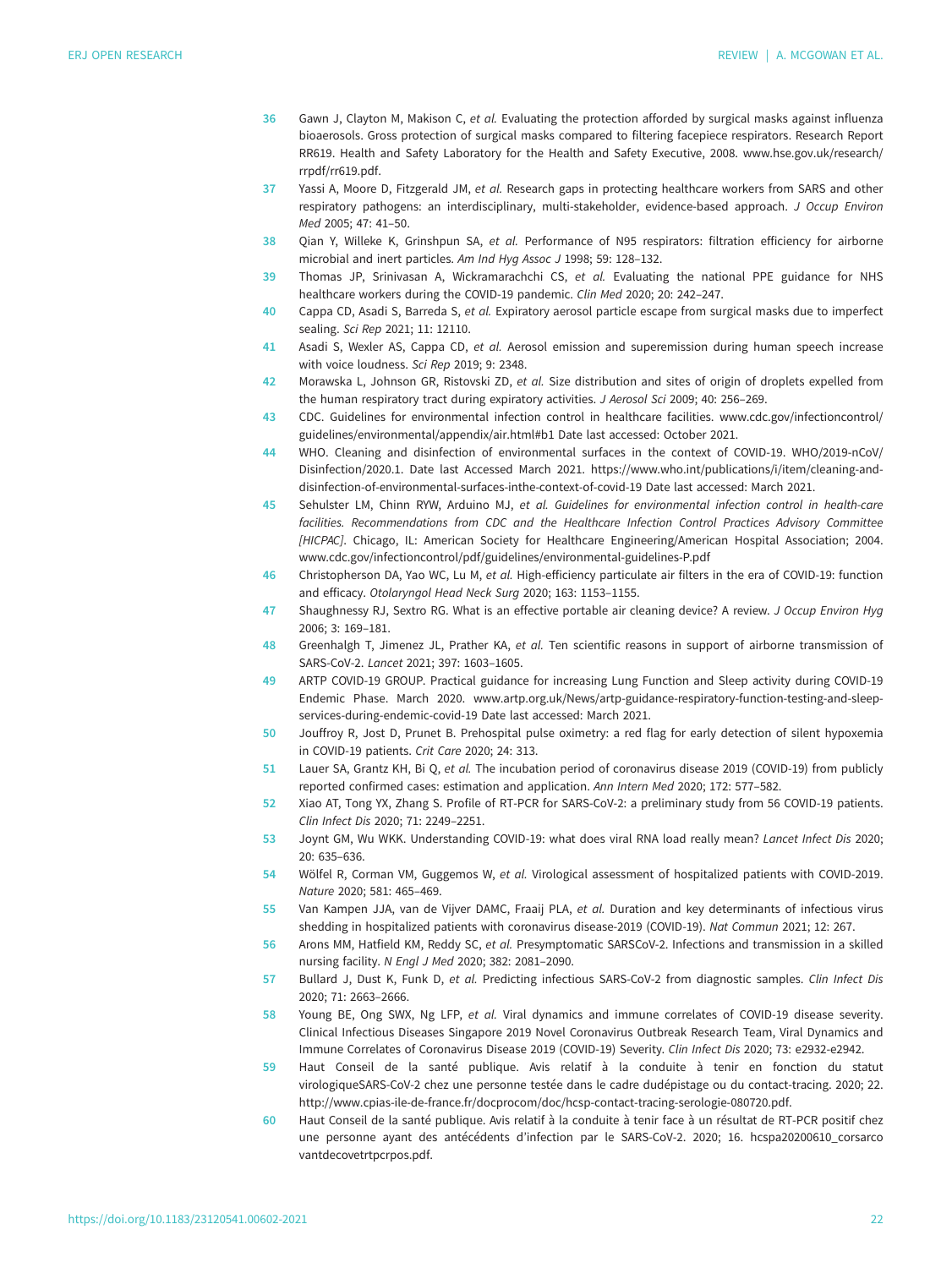- <span id="page-23-0"></span>61 Faria NR, Mellan TA, Whittaker C, et al. Genomics and epidemiology of the P.1 SARS-CoV-2 lineage in Manaus, Brazil. Science 2021; 372: 815–821.
- 62 Davies NG, et al. Estimated transmissibility and impact of SARS-CoV-2 lineage B.1.1.7 in England. Science 2021; 372: eabg3055.
- 63 Volz E, Mishra S, Chand M, et al. Assessing transmissibility of SARS-CoV-2 lineage B.1.1.7 in England. Nature 2021; 593: 266–269.
- 64 Li B, Deng A, Li K, et al. Viral infection and transmission in a large, well-traced outbreak caused by the SARS-CoV-2 Delta variant. medRxiv 2021; preprint.
- 65 CDC. Interim Clinical Guidance for Management of Patients with Confirmed Coronavirus Disease (COVID-19). Section illness severity. [www.cdc.gov/coronavirus/2019-ncov/hcp/clinical-guidance-management-patients.](http://www.cdc.gov/coronavirus/2019-ncov/hcp/clinical-guidance-management-patients.html) [html](http://www.cdc.gov/coronavirus/2019-ncov/hcp/clinical-guidance-management-patients.html) Date last updated: 3 November 2020.
- 66 Jones NR, Qureshi ZU, Temple RJ, et al. Two metres or one: what is the evidence for physical distancing in covid-19? BMJ 2020; 370: m3223.
- 67 Osterholm M, Hedberg, CW, Moore, KA. Epidemiology of infectious diseases. In: Mandell GL, Bennett JE, Dolin R, eds. Principles and Practice of Infectious Diseases. Philadelphia, Churchill Livingstone, 2000; pp. 156–167.
- 68 ECDC. Heating, ventilation and air-conditioning systems in the context of COVID-19. [www.ecdc.europa.eu/](http://www.ecdc.europa.eu/en/publications-data/heating-ventilation-air-conditioning-systems-covid-19) [en/publications-data/heating-ventilation-air-conditioning-systems-covid-19](http://www.ecdc.europa.eu/en/publications-data/heating-ventilation-air-conditioning-systems-covid-19) Date last accessed: March 2021.
- 69 Bahl P, Doolan C, de Silva C, et al. Airborne or droplet precautions for health workers treating COVID-19? J Infect Dis 2020; in press [<https://doi.org/10.1093/infdis/jiaa189>].
- 70 Qian, H, Miao, T, Liu, L, et al. Indoor transmission of SARS-CoV-2. Indoor Air 2021; 31: 639–645.
- 71 Li Y, Huang X, Yu ITS, et al. Role of air distribution in SARS transmission during the largest nosocomial outbreak in Hong Kong. Indoor Air 2005; 15: 83–95.
- 72 Hamner L. High SARS-CoV-2 attack rate following exposure at a choir practice—Skagit County, Washington, March 2020. MMWR Morbid Mortal Weekly Rep 2020; 69; 606–610.
- 73 Wanger J. ATS Pulmonary Function Laboratory Management and Procedure Manual. New York, American Thoracic Society, 2016.
- 74 CDC. Environmental Infection Control Guidelines. [www.cdc.gov/infectioncontrol/guidelines/environmental/](http://www.cdc.gov/infectioncontrol/guidelines/environmental/index.html) [index.html](http://www.cdc.gov/infectioncontrol/guidelines/environmental/index.html) Date last accessed: March 2021.
- 75 Streifel AJ. Design and maintenance of hospital ventilation systems and prevention of airborne nosocomial infections. In: Mayhall CG, ed. Hospital Epidemiology and Infection Control. Philadelphia, Lippincott Williams & Wilkins, 1999; pp. 1211–1221.
- 76 CDC. Appendix B. Air. Guidelines for Environmental Infection Control in Health-Care Facilities (2003). [www.](http://www.cdc.gov/infectioncontrol/guidelines/environmental/appendix/air.html) [cdc.gov/infectioncontrol/guidelines/environmental/appendix/air.html](http://www.cdc.gov/infectioncontrol/guidelines/environmental/appendix/air.html) Date last accessed: March 2021.
- 77 WHO. Roadmap to improve and ensure good indoor ventilation in the context of COVID-19. Geneva: World Health Organization; 2021. [www.who.int/publications/i/item/9789240021280](http://www.who.int/publications/i/item/9789240021280) Date last accessed: 1 March 2021.
- 78 ASHRAE. ASHRAE Position Document on Infectious Aerosols 2020. [https://www.ashrae.org/file%20library/](https://www.ashrae.org/file%20library/about/position%20documents/pd_infectiousaerosols_2020.pdf) [about/position%20documents/pd\\_infectiousaerosols\\_2020.pdf](https://www.ashrae.org/file%20library/about/position%20documents/pd_infectiousaerosols_2020.pdf) Date last accessed: March 2021.
- 79 Atkinson J, Chartier Y, Pessoa-silva CL, et al. WHO Report: Natural Ventilation for Infection Control in Health-Care Settings. 2009. Geneva: World Health Organization. https://www.who.int/water\_sanitation\_health/ publications/natural\_ventilation.pdf
- 80 Impellizzeri P, Campisi R, Spicuzza L, et al. Resumption of respiratory outpatient services in the COVID-19 era: Experience from Southern Italy Claudia Crimi MD, PhD. Am J Infect Control 2020; 48: 1087–1089.
- 81 Plantier L, Costes F, groupes de travail 'Fonction' et 'Alvéole' de la Société de pneumologie de langue française. Lung function testing under COVID-19: a position paper. Rev Mal Respir 2020; 37: 608–612. Epub 2020 Jun 5. PMID: 32600900; PMCID: PMC7274629.
- 82 Larsson P, Bake B, Wallin A, et al. The effect of exhalation flow on endogenous particle emission and phospholipid composition. Respir Physiol Neurobiol 2017; 243: 39–46. Epub 2017 May 11. PMID: 28502893.
- 83 Doremalen NV, Bushmaker T, Morris DH, et al. Aerosol and surface stability of SARS-CoV-2 as compared with SARS-CoV-1. N Engl J Med 2020; 382: 16.
- 84 Soriano JB, Anzueto A, Bosnic Anticevich S, et al. Face masks, respiratory patients and COVID-19. Eur Respir J 2020; 56: 2003325.
- 85 Bach CW. Effects of a Bacteriological Filter on VO2max Measured by a Computerized Metabolic System. Master's thesis, University of Tennessee, 2012. [https://trace.tennessee.edu/utk\\_gradthes/1308](https://trace.tennessee.edu/utk_gradthes/1308)
- 86 Marques MS, Fonseca A, Lima R, et al. Effect of a viral filter on cardiopulmonary exercise testing. Pulmonology 2021; in press. [\[https://doi.org/10.1016/j.pulmoe.2021.07.006](https://doi.org/10.1016/j.pulmoe.2021.07.006)].
- 87 Davis BE, Simonson SK, Blais CM, et al. Methacholine challenge testing: a novel method for measuring PD 20. Chest 2017; 152: 1251–1257.
- 88 Coates AL, Leung K, Dell S. Developing alternative delivery systems for methacholine challenge tests. J Aerosol Med Pul Drug Dev 2014; 27: 66–70.